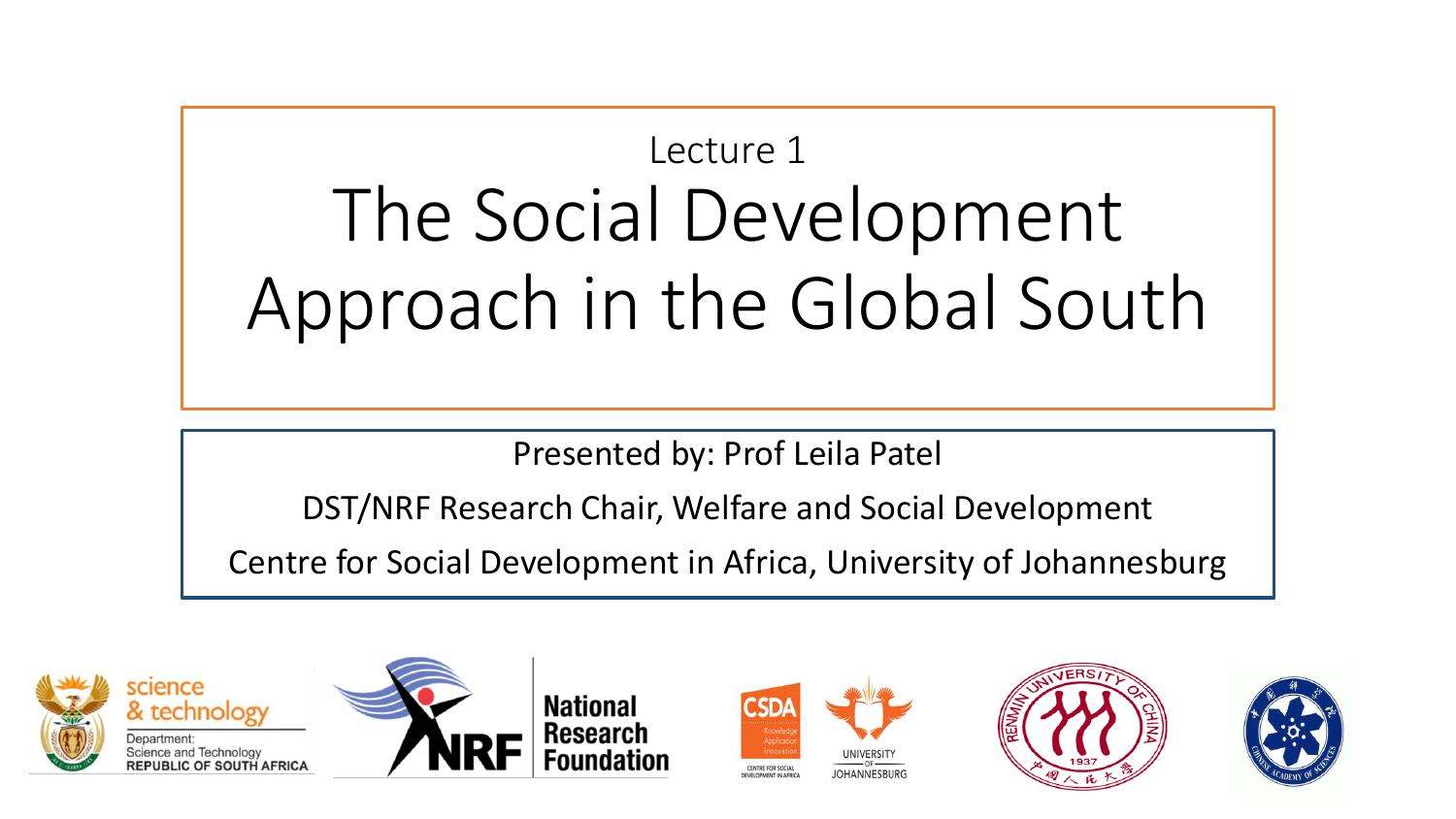# Part 1:

## Early Approaches to Social Policy

- **Pre-colonial period in Africa** (15<sup>th</sup> century): needs met through kinship group, communalism, co-operation and mutual aid.
- Indigenous forms of provision/support e.g. *Letsema means working together for a common goal;* families work together on rotational basis in the fields, chief's granary.
- Patriarchal and patrilineal kinship group relations authority over land, headship of households and children.
- Women occupied junior positions marked by sex based division of labour.
- Gendered nature of social reproduction with women being largely responsible for care and nurturance of family, provision of social support.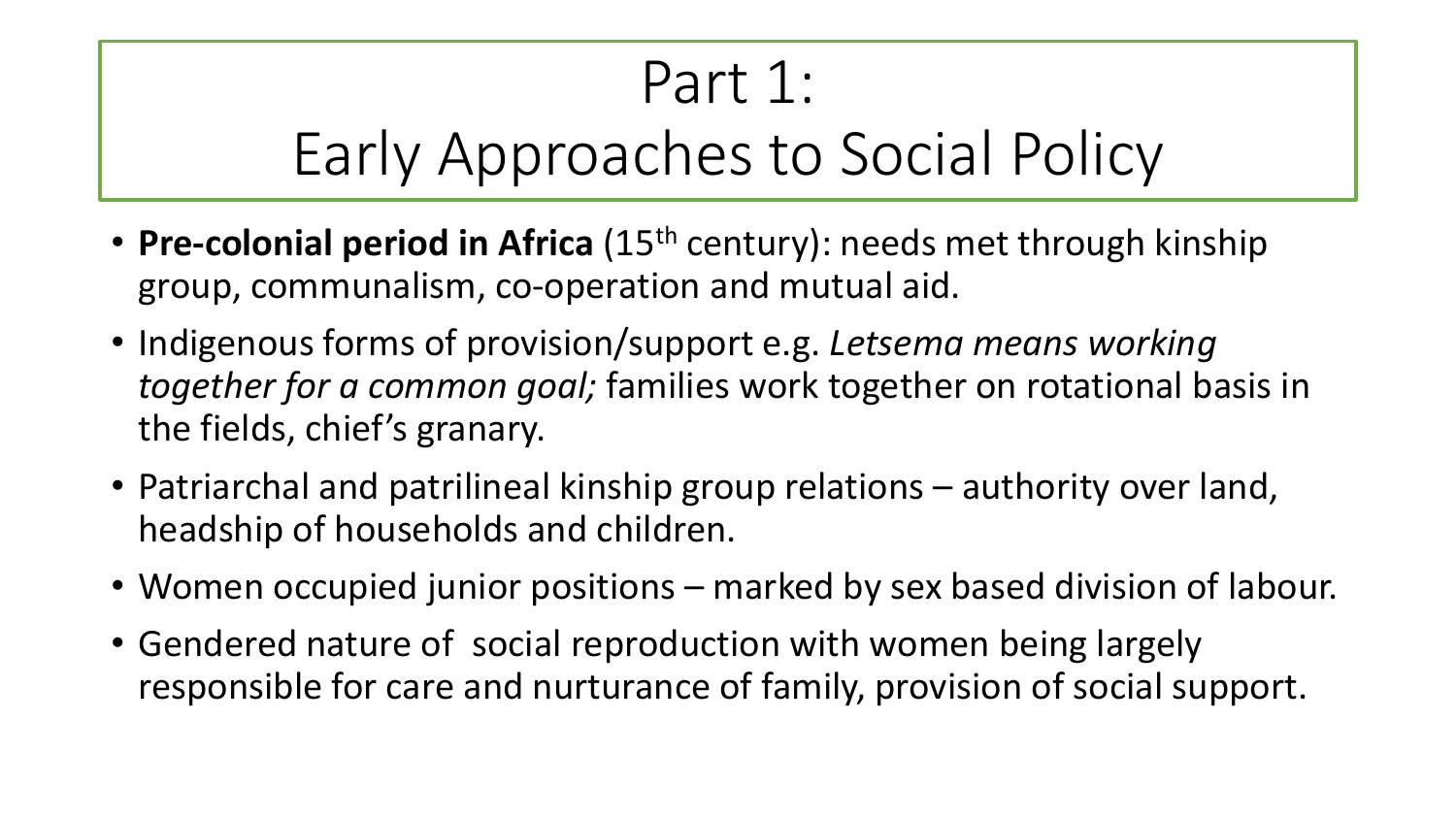Post-independence (1950s-1960s) – role of the state in social policy

- Challenge to colonial rule by liberation movements.
- Coincided with negative impact of two World Wars leading to economic, political and social pressures for colonial and imperial powers.
- 'Winds of change' independence in many African countries (1950s-1960s).
- **Rise of more expansive social policies** building on colonial infrastructure e.g. public services; health, education and statutory welfare services especially for children.
- Some of these were extensively **modelled on social policy systems of colonial powers**  e.g. social security systems in SA and India modelled on British social policy and in the Francophone countries on French systems.
- **Coincided** with post WW 2 reconstruction via social policy in Europe: **social contract between state and citizens to meet needs and protect against risks.**
- Propelled in the North by elected centrist and social democratic parties and labour movements**: redistributive social policies**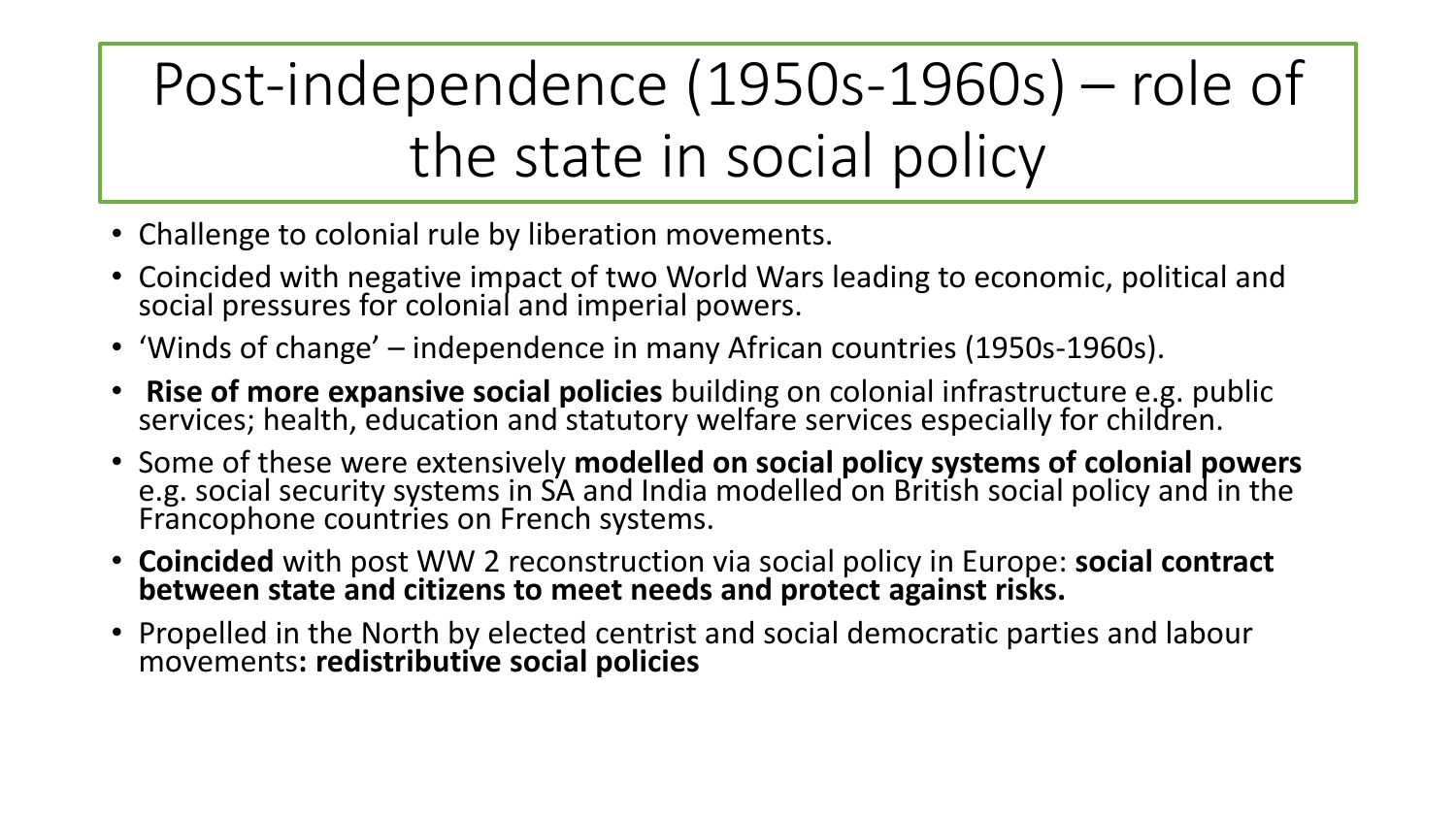## Expansion of Social Policies in the South

- **Independence leaders adopted more 'statist'** (institutional) policies: goal of nation building and improvements in standards of living e.g. schools, hospitals, clinics; houses, community development programmes, nutrition & literacy campaigns; statutory social work services & residential care.
- But these were **largely curative and residual in nature** and scope, compared to the expansive egalitarian principles of northern European welfare states
- **Variations in welfare state development in different regions** in Asia, Africa and Latin America (Haggard & Kauffman 2008). In SA we see residual policies for Blacks and more expansive welfare state policies for whites (Patel 2015: Chapter p.44-64).
- **Authoritarian political regimes** in some countries (East Asia) followed a different policy path following the end of colonialism – developmental welfare states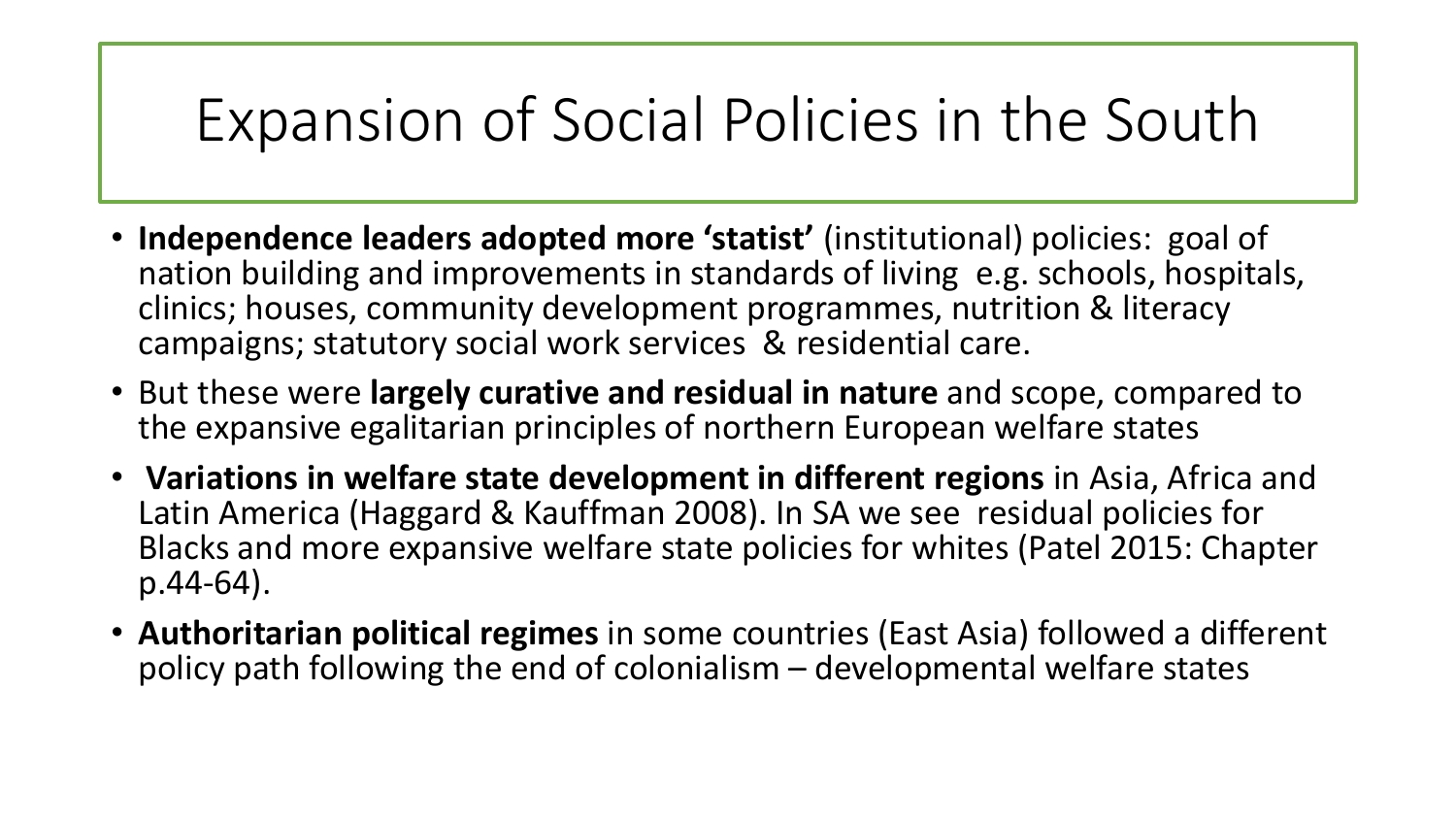## Debate: 'Growth first' and Welfare later

- On the one hand it was argued that in development contexts **economic growth not social spending** would **improve social outcomes.**
- **Public spending considered to be wasteful consumption** spending these should be directed to investments in infrastructure and other growth promoting sectors of the economy.
- **Minimalist social policies** of the colonial era were entrenched or rolled back in other countries.
- Argued that expansive policies were not feasible in development contexts due to low economic growth, inadequate institutional capability and political instability.
- Also, labour market policies (contributory insurance schemes) and large informal economies required new social strategies as these conditions were different to countries in the North.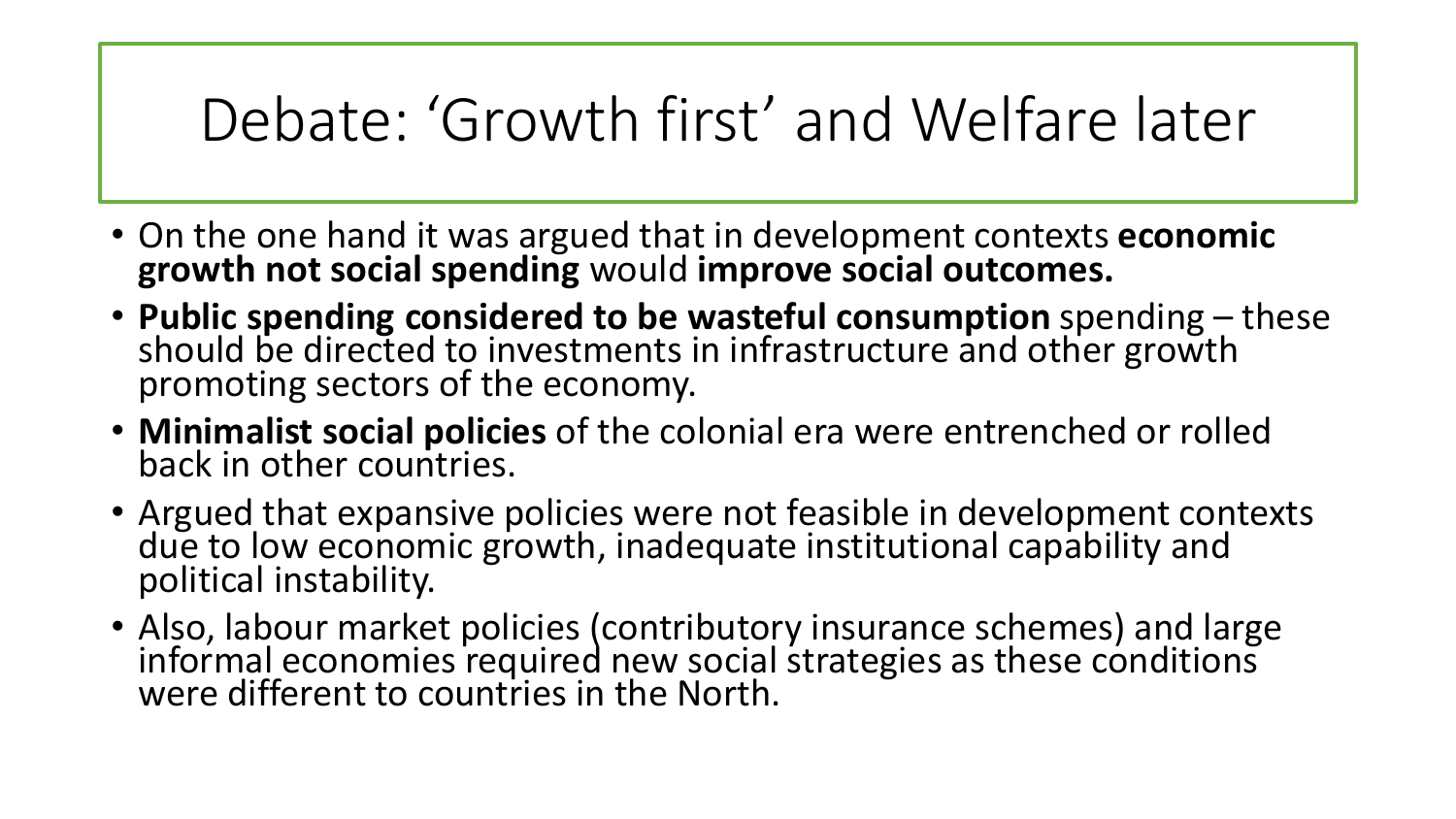## Turn to Neo-Liberalism in 1980's and Beyond

- Former arguments were drivers of the neoliberal turn in social policy.
- **Washington Consensus**  conservative governments in UK & USA were proponents of market oriented social policies in line with the SAPs (Structural Adjustment Programmes).
- Bypassing strategies of governments (corruption and inefficiencies) led to greater support for NGOs as delivery agencies in development.
- SAPs did not deliver the economic growth advocated instead, it resulted in reversal of earlier positive social trends; reliance on informal and familial systems of support.
- But, NGOs and development agencies (e.g. UNICEF) critiqued neo-liberal policies.
- Key shifts towards more pro-poor and transformative social policies from the 1990s.



STRUCTURAL ADJUSTMENT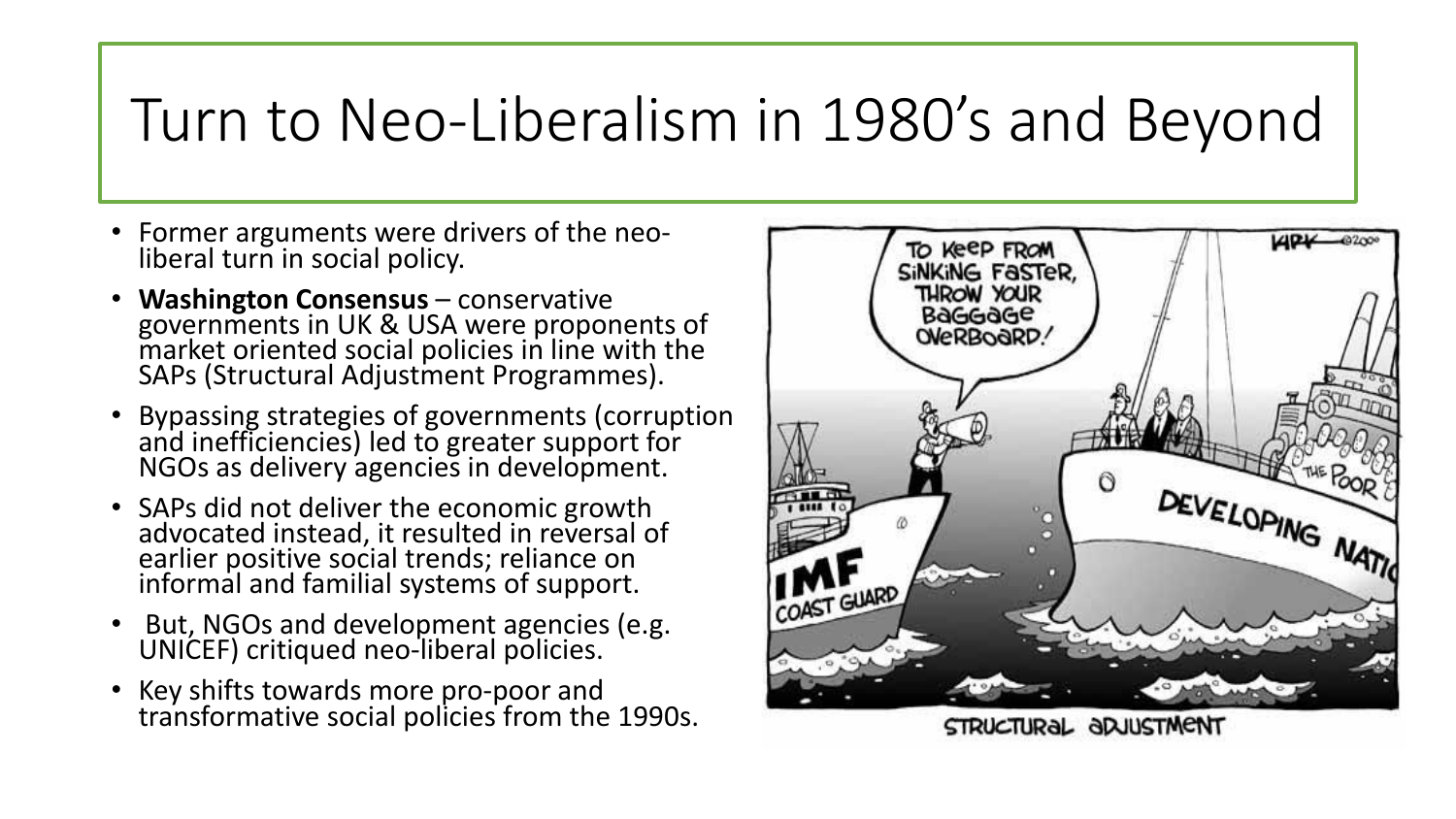New Thinking and Goals Begin to Drive the Social Agenda: The Rise of Social Protection Policies

- **International social development**: UN World Summit for Social Development in 1995 key shift to **redistribution with growth.**
- Mkandawire (2004) & Midgley (1995) and Patel (2005; 2015) support notion of **indivisibility of economic growth and social development.**
- New wave of social policies in the South.
- **Re-emergence of redistributive policies** in some countries although policies are mainly residual.
- **Social protection agenda:** social assistance e.g. cash transfers poverty reduction strategy.
- **New approaches** emerged: enhancing human capital development; human capabilities approach; social capital theory, gender and development theory, social investment theory among others, to break the cycle of intergenerational poverty.
- **Transformative social policies**: advocate tackling the structural and systemic barriers that underlie poverty, vulnerability and inequality.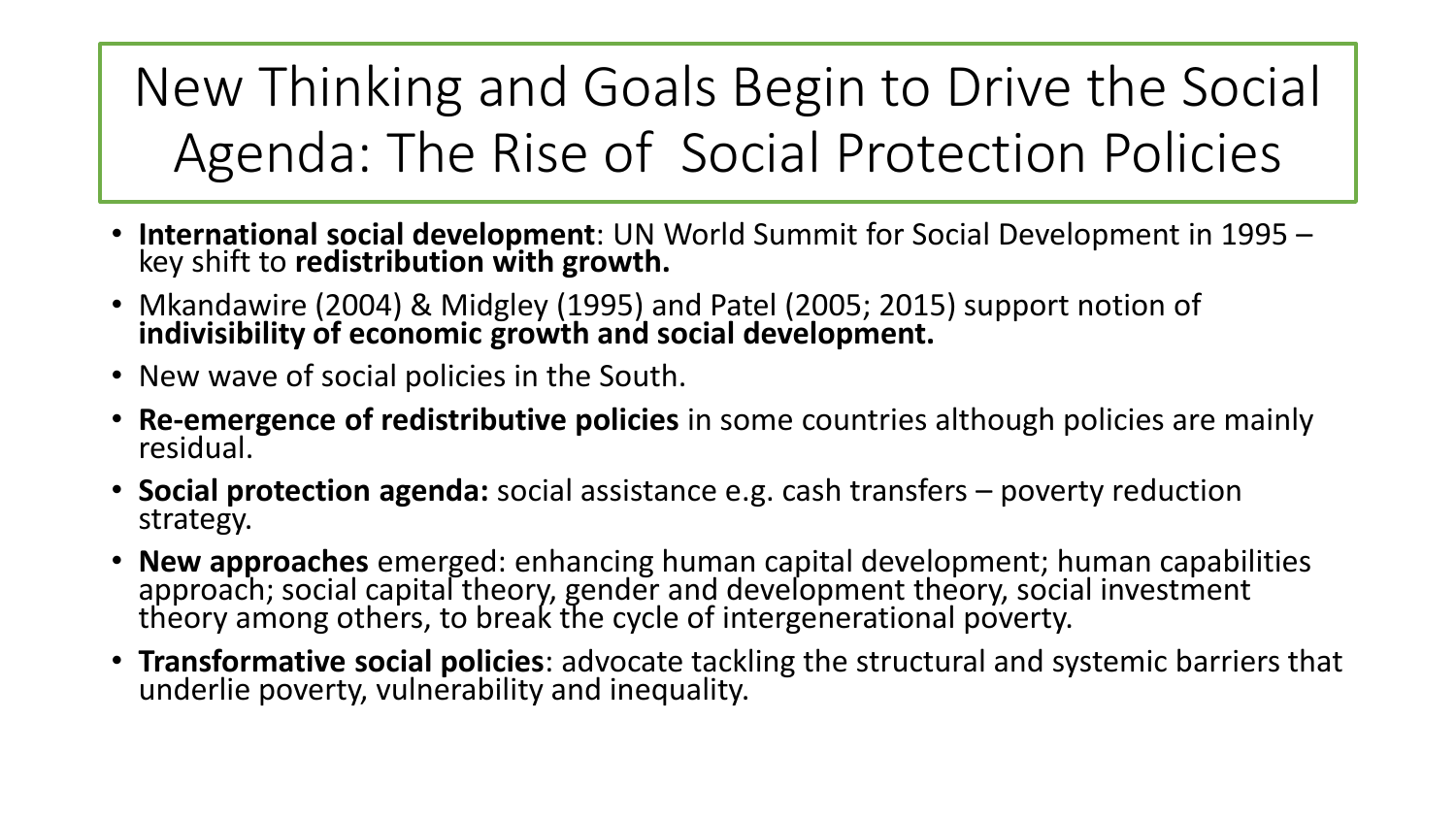# Part 2: Approaches to Social Policy

- An **approach is a** looser term than a theory.
- It is used to depict how **different theoretical and philosophical ideas**, assumptions, concepts, principles and methods are systematically organized into a theoretical or conceptual framework that guides social policy analysis.
- Approaches to social policy are based on **different theories** and **ideological orientations**

#### **Theoretical approaches that are reviewed are:**

- Philanthropy
- Residual
- Institutional
- Social investment
- Critical feminist, human rights/social justice
- Human capabilities
- Social development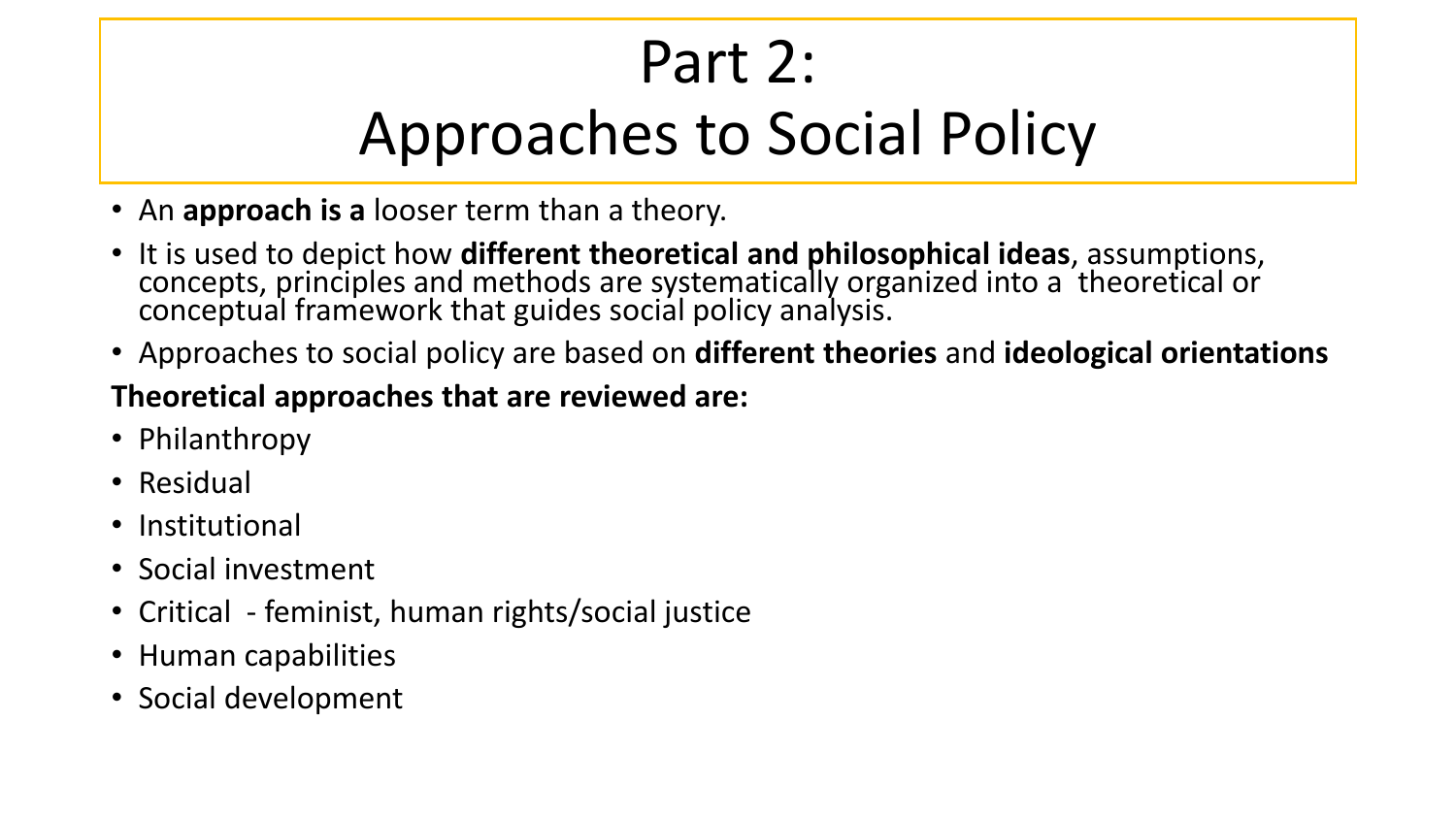# Why are these Theoretical Approaches Important?

- **Applied social science theory**: widely referred to and applied in the field of social policy, in development studies are relevant in both developed and developing country contexts.
- **Organizes our thinking theoretically** usually in the form of a theoretical framework that sets out the key concepts, theories and models.
- Usually based on a set of **normative principles** (values, beliefs e.g. social justice), **theoretical assumptions**. Key arguments, statements or propositions are set out that assist us in describing (what is) and in explaining (why it is the way it is).
- **It has implications for action (social policy/intervention).**
- **Methodology or way in which certain actions are expected to unfold**. e.g. human capabilities approach would strongly advocate enlarging human capacities such as skills.
- It provides a **strong scientific base** to the study of contemporary issues and social policy
- It demonstrates how **scientific knowledge relates to the topic** or your research.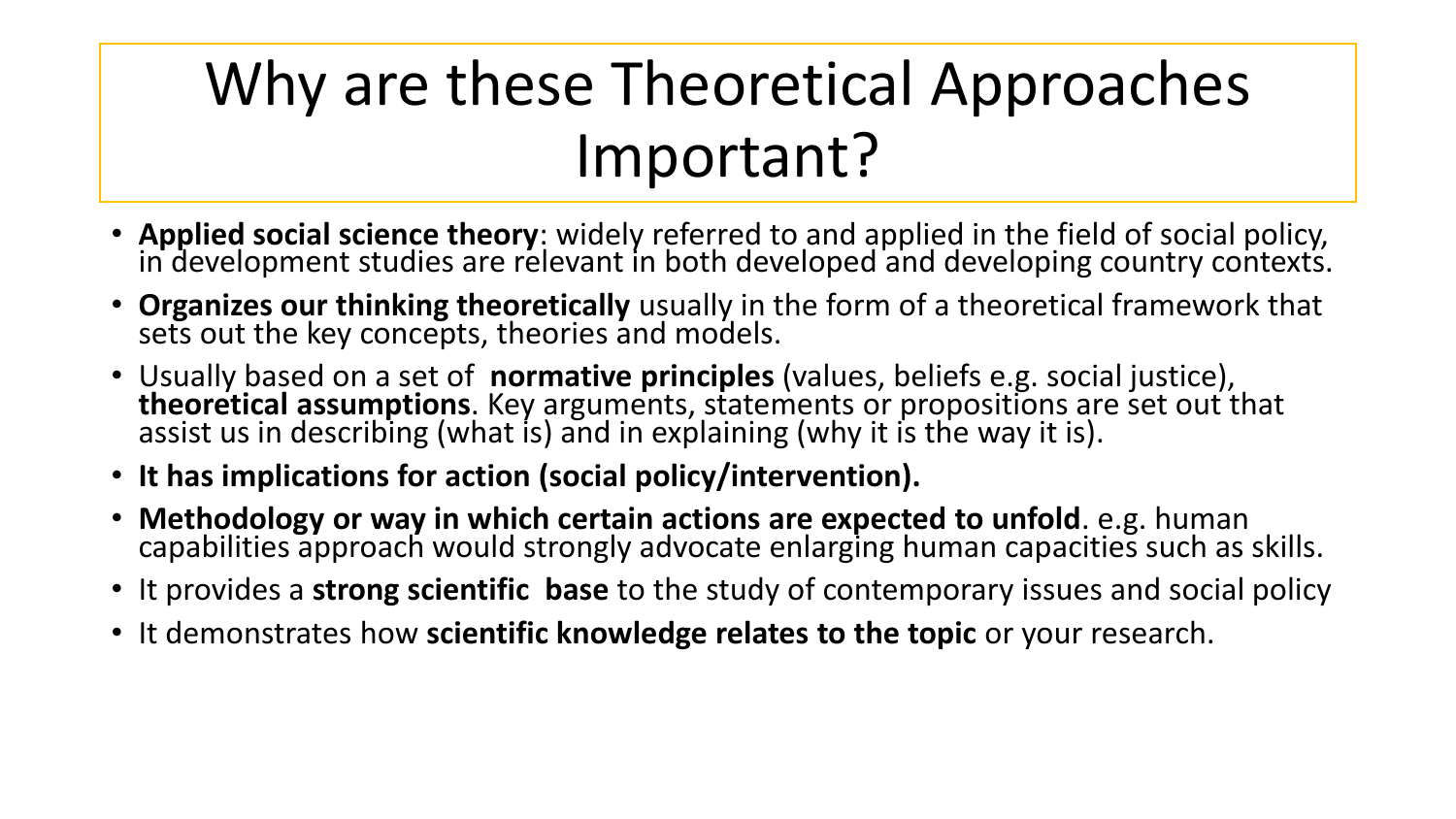# Philanthropy

- **Ancient roots** in different religious & cultural communities: charitable giving.
- e.g. Christianity, Judaism, Islam, Hinduism & oriental philosophies.
- Philanthropic approach: formally established in European countries in 19<sup>th</sup> century.
- **Contemporary form of philanthropy**: voluntary action contributing to the public good; formalized in different contexts by voluntary organizations and Faith-Based Organizations; legislation, tax regimes allow for rebates for giving; corporate giving; individual giving.
- National, international and transnational philanthropic initiatives.
- **Critics**: paternalistic, associated with 'handouts' and 'welfare' and is reformist and not transformative.

**Sources:** Habib & Maharaj (2008); Patel (2015); Mottiar & Ngcoya (2016); Trialogue (2018);. \*There is a vast literature on the subject that you may consult.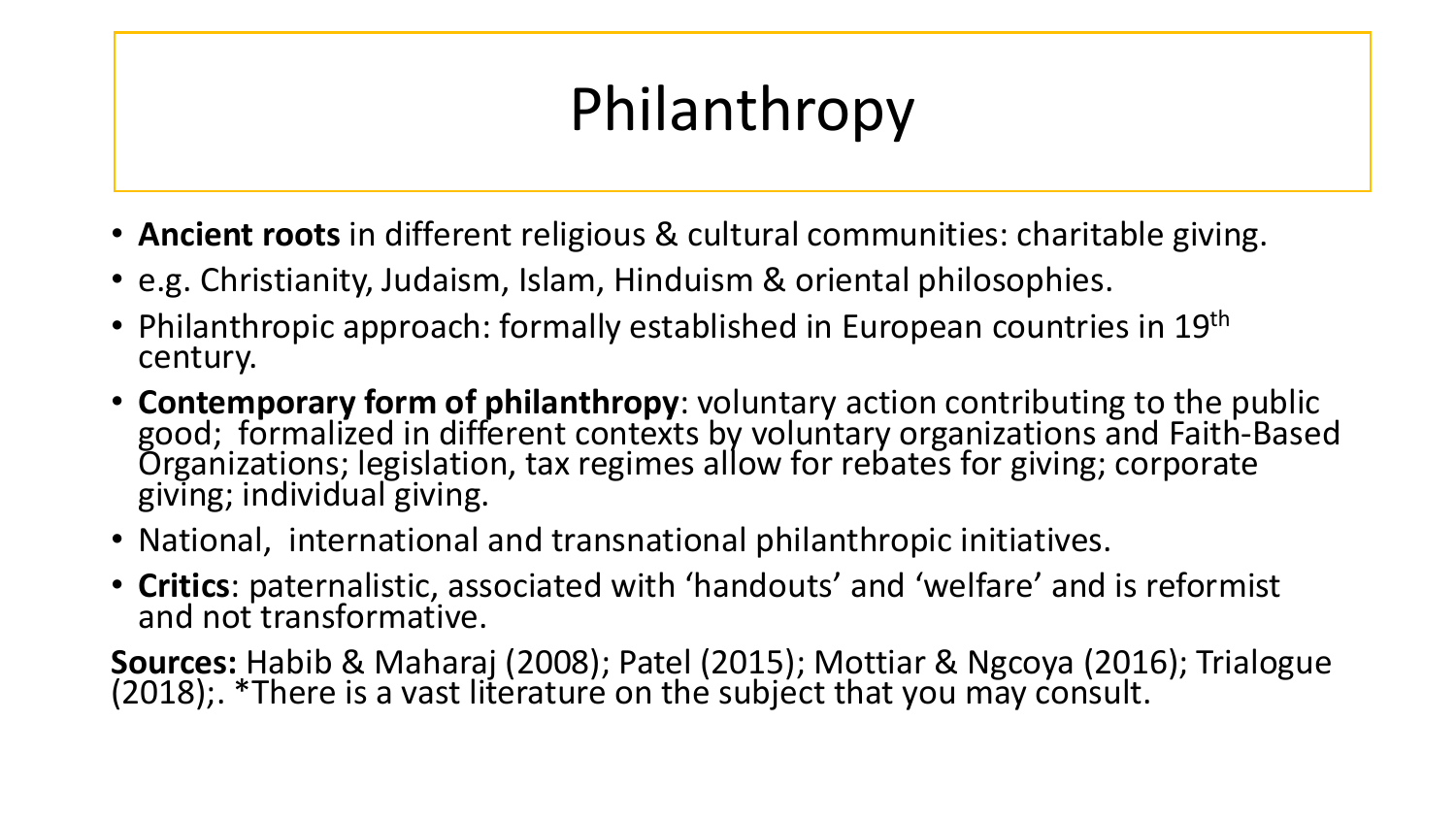## Philanthropy: A South African & African Example

- Dominant views are that Africans are the recipients of philanthropy but what about giving and the generosity of million of Africans?
- Gift of the Givers- See programmes <http://giftofthegivers.org/>
- You may also consult Mottiar & Ngcoya (2016) who challenge the former perspective.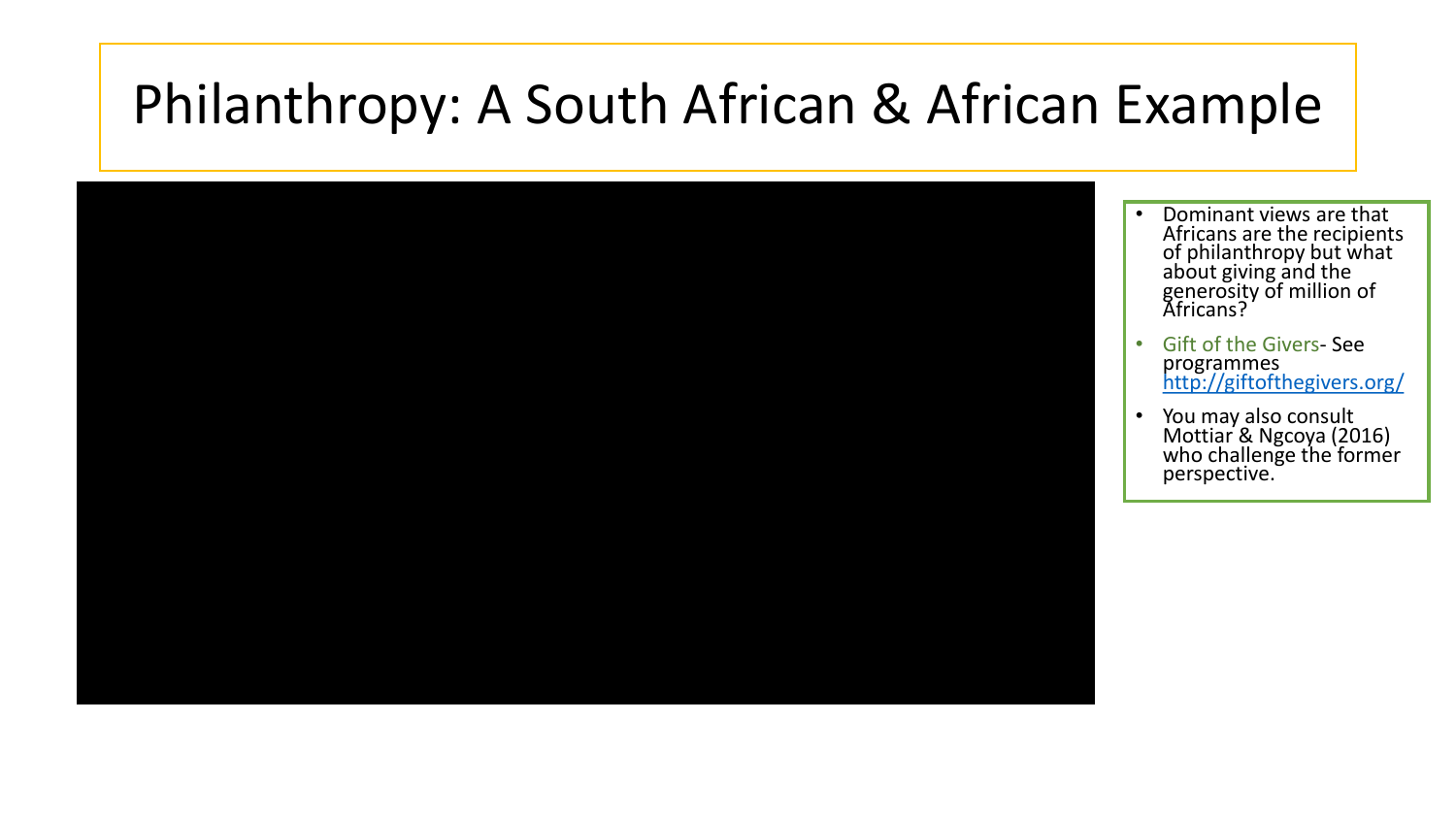# Residual Approach

- **Origins** in *laissez-faire* economics of Adam smith (18th century & Milton Freedman (20<sup>th</sup> century)
- **Argues** that there are two natural systems through which people meet their needs.
- **Assumptions**: These are the capitalist market economy and individual/family.
- When these systems fail a 3<sup>rd</sup> mechanism comes into being social welfare and social policy.
- **Social policy propositions**: Short-term, emergency support to tie people over a crisis.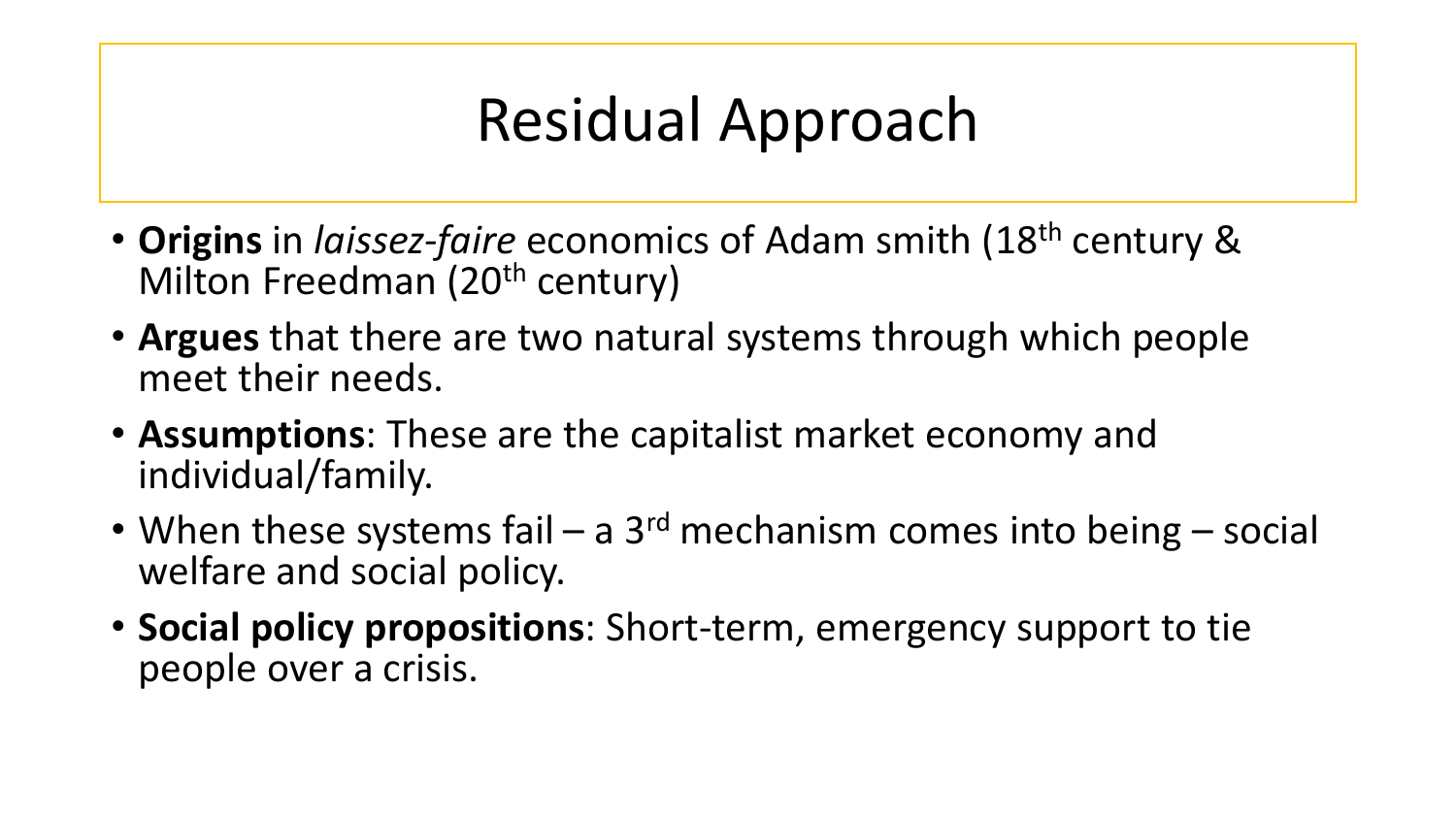# Residual Approach (cont.)

- When the crisis is over, the individual is responsible for his/her own welfare.
- **Principle of selectivity**: selected and targeted groups qualify only based on set criteria such as age, need, income.
- Means test is used to determine eligibility; or other targeting mechanisms.
- **Conservative philosophy**  limited role for the state in social welfare.
- Characterized by **low social spending** by governments ( e.g. health, education, pensions, minimal subsidies for basic goods and services).
- Proposes use of **non-state actors in social provision**.
- Needs are met through market systems such as private savings, insurance, commercialization of services, fee for services, and private sector provision are preferred.
- Associated with neo-liberal approach to social policy see history of social policy in part 1 of this lecture.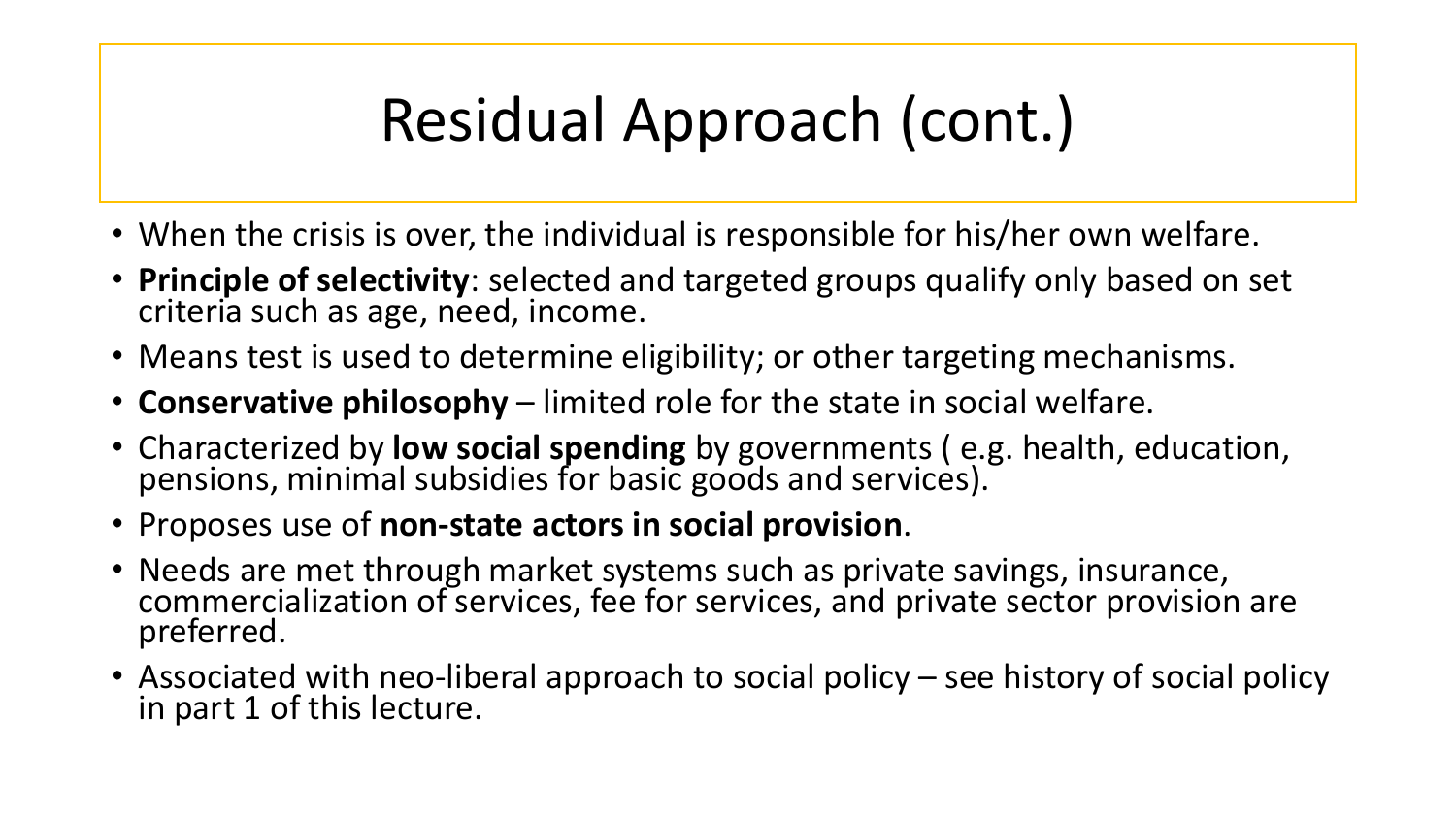# Residual Approach (cont.)

**Conservatives argue that generous social welfare benefits and services are detrimental to society and lead to:** 

- Dependency and is paternalistic.
- Excessive government involvement in people's lives.
- Bureaucratic and mired red tape.
- Uses resources for consumptions that could be channeled into productive economic activities e.g. infrastructure.
- It is too expensive and is a drain on public resources.
- People should do things for themselves.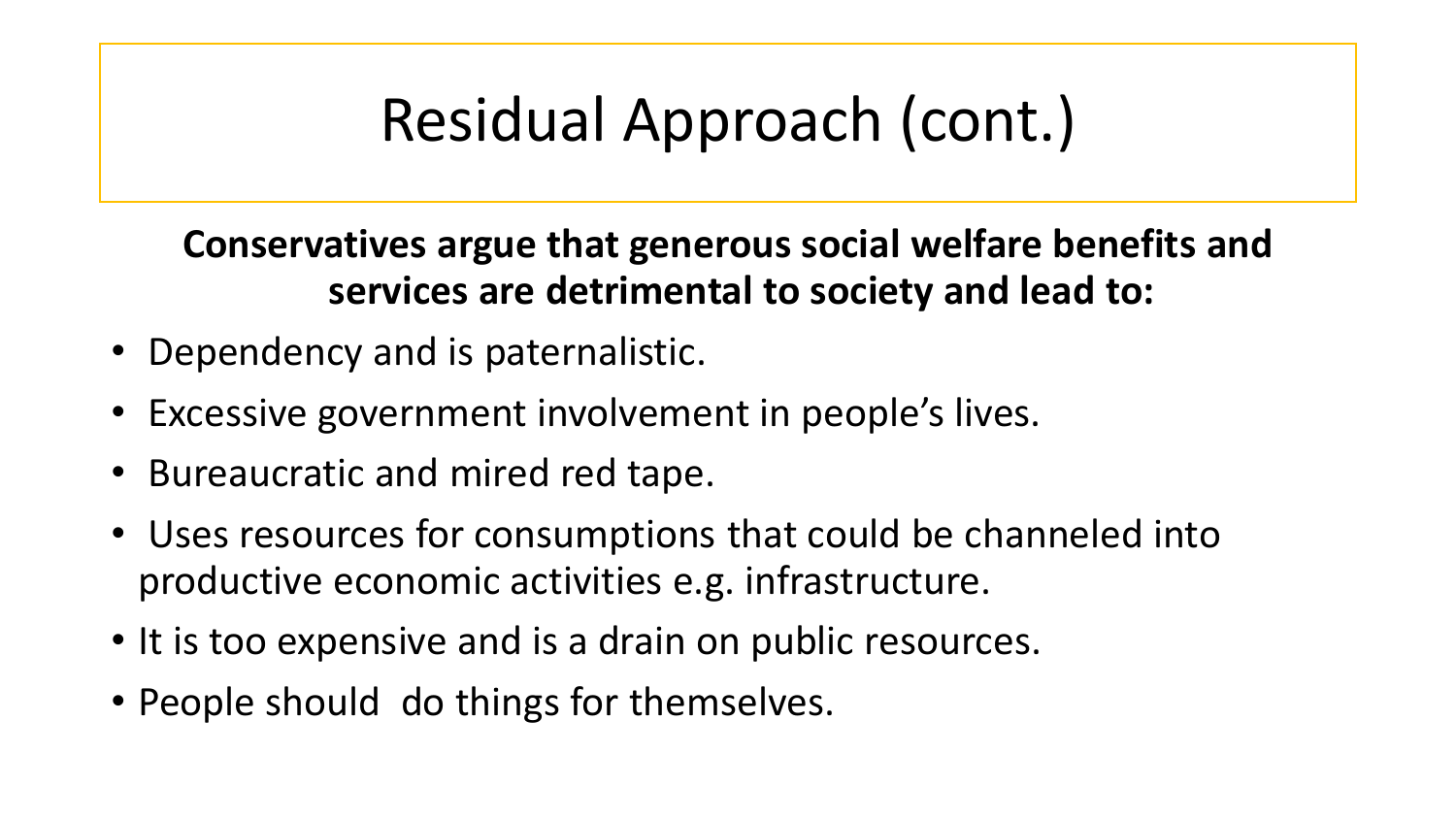## Institutional Approach

- Social welfare policies and programmes are the normal, first-line function of a modern industrial society.
- Society is responsible for the support of its members – **collective responsibility.**
- People need support due to circumstances beyond their control – such as **market failure**  e.g. job losses due to currency fluctuations; erosion of savings of pensioners as interest rates fall.
- **Social costs** of large scale societal changes should not be borne by individuals and households
- **Major role for government in economy and society.**

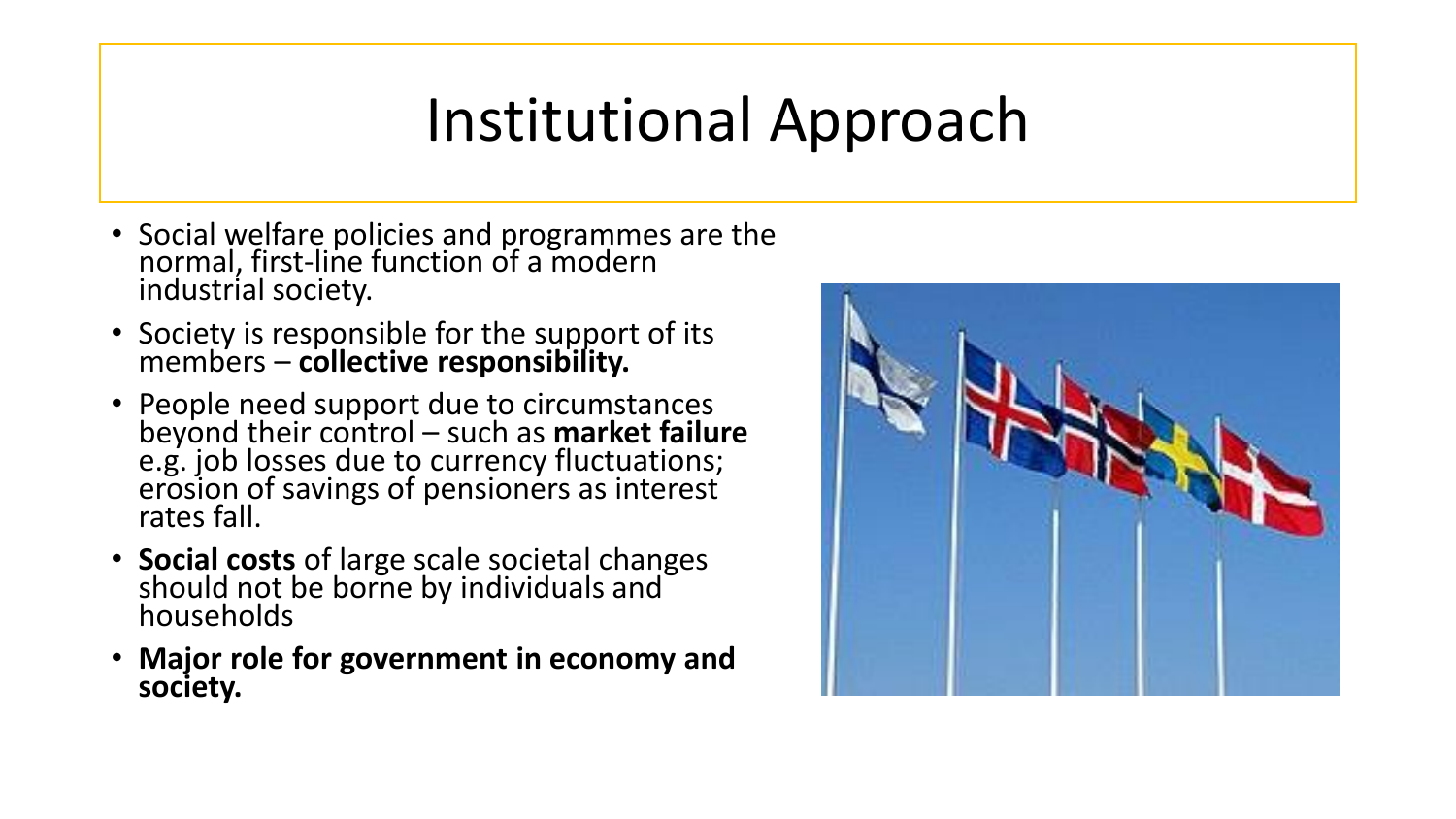# Institutional Approach (cont.)

- **Social spending is high**
- **Highly regulatory welfare regimes**  aim is to manage market failures or systemic & structural barriers to human development.
- **Policy solutions**: social policies and laws to ensure a minimum living level e.g. income, minimum wages, basic services, health and education.
- Social welfare is available to all citizens, it is not a privilege **right of citizenship.**
- **Principle of Universality**  all citizens have access to social welfare regardless of income.
- **Policies emerged in the post World War II reconstruction in Europe**
- **Informed by Keynesian economic policies**  argues that in times of crisis governments should **invest in meeting consumption needs such as income maintenance programmes that** boosts demand in the economy. When economic crisis recedes and economic growth is generated, investments could revert to 'normal' levels of funding of programmes.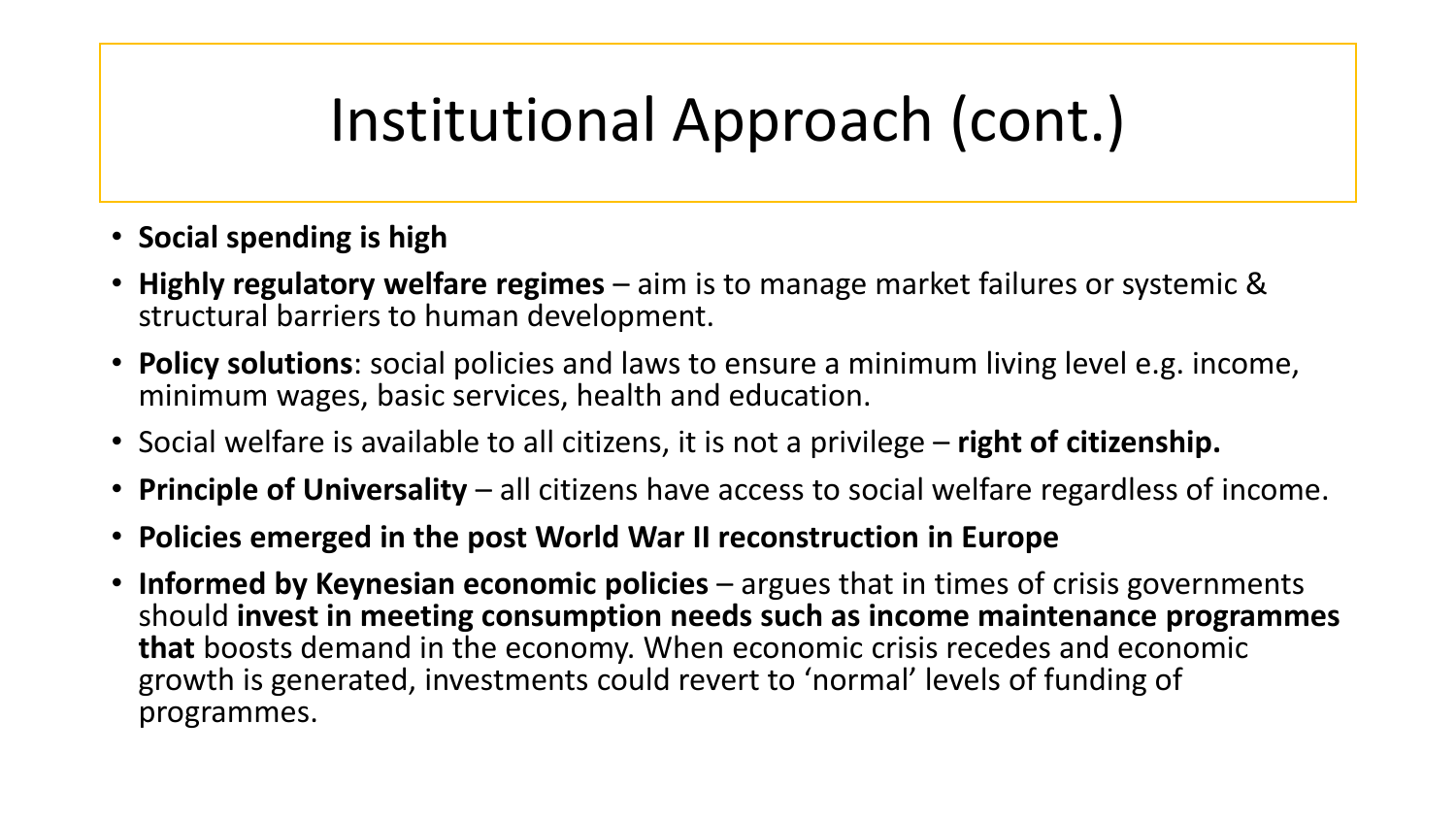# Institutional Approach (cont.)

- Approach is **criticized by the conservatives** who challenged the welfare state approach in the 1980s.
- More conservative market oriented approaches began to be more dominant.
- **Demographic changes** (growing elderly population) in first world countries – elder care programmes becoming significantly more costly.
- Limited role for voluntary sector in social policy and provision of social services exists with variations between welfare state programmes.
- **Criticized conservatives for abrogating state responsibility for social welfare; stigmatizing the poor and marginalized through selective policies**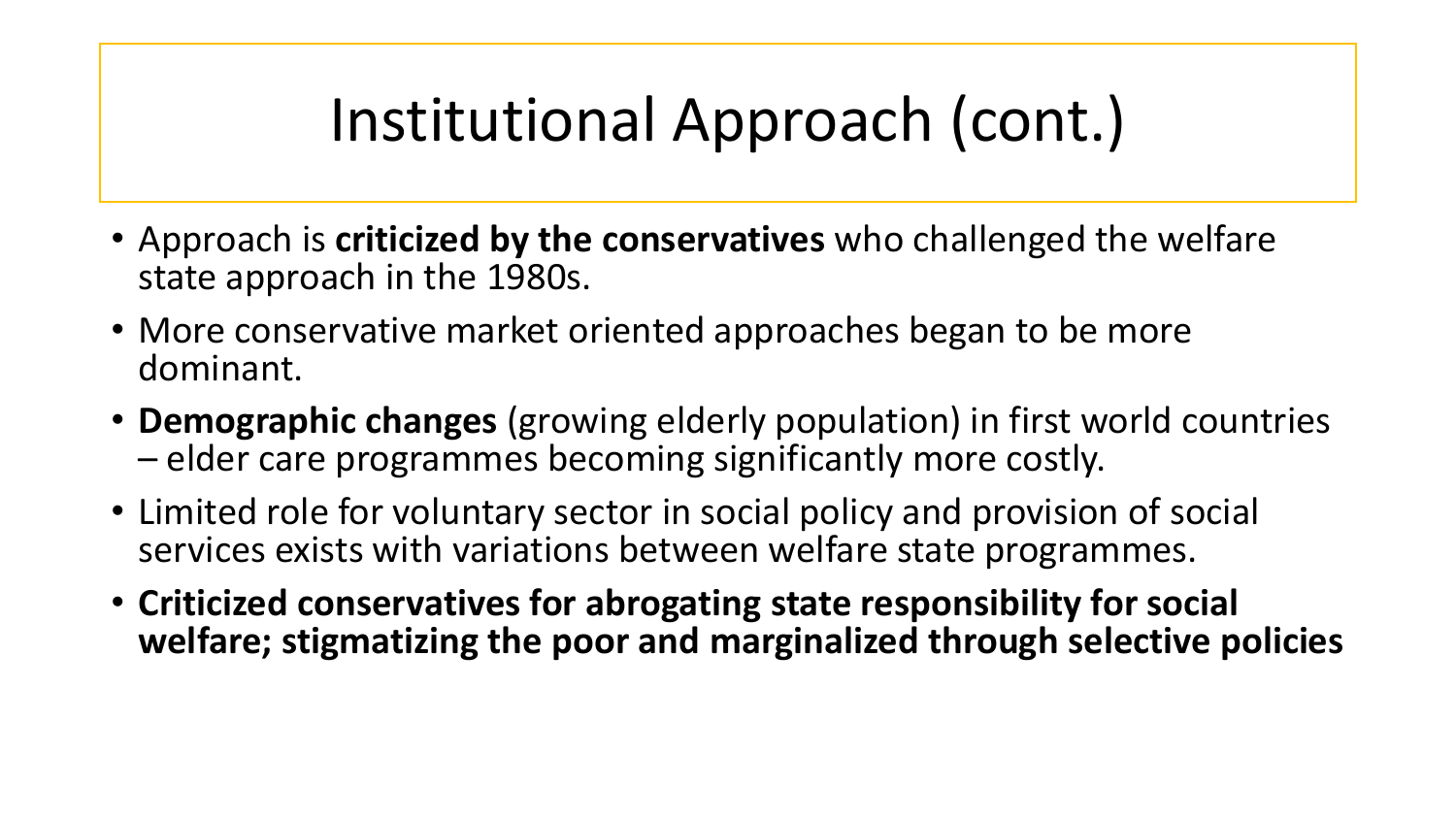# Institutional Approach (cont.): European Welfare States

- Institutionalism is associated with northern welfare states in the European countries.
- Emerged in post World War 2 period as a compromise between labour movements, private capital and government to find a middle road between free market capitalism and socialism.
- **Variations in welfare states**: **Esping Anderson (1999)** argues that there are 3 types of welfare regimes based on the extent to which they are de-commodified or de-linked from the market with the goals of changing the class stratification of the society.
- These are: Liberal; conservative-corporatist and social democratic (redistributive)
- This classification has been much criticized for its Northern bias and has been adapted by Gough & Wood (2004) who added other regime types relevant to the South.
- **Social democracies in the South???** e.g. Costa Rica; Mauritius, Chile (Sandbrook et al. 2007).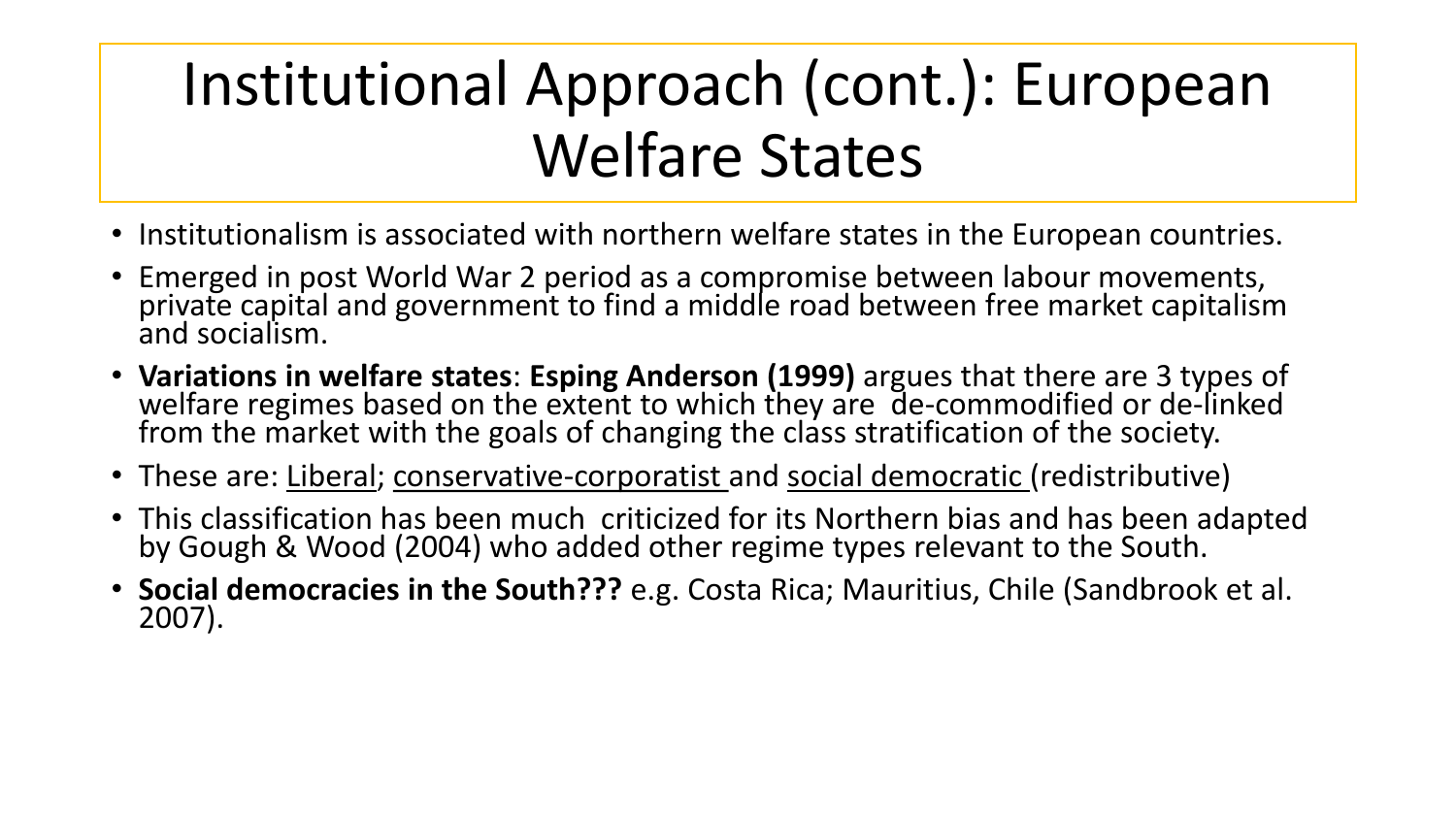## Social Development Approach

- First introduced by UN in 1960s following independence from colonialism.
- 1995 UN World Summit for Social Development Declaration adopted by 160 countries – international support for social development re-emerged.
- Midgley (1995) defines it as a planned process of social change to improve social well-being of the population in conjunction with a process of economic development.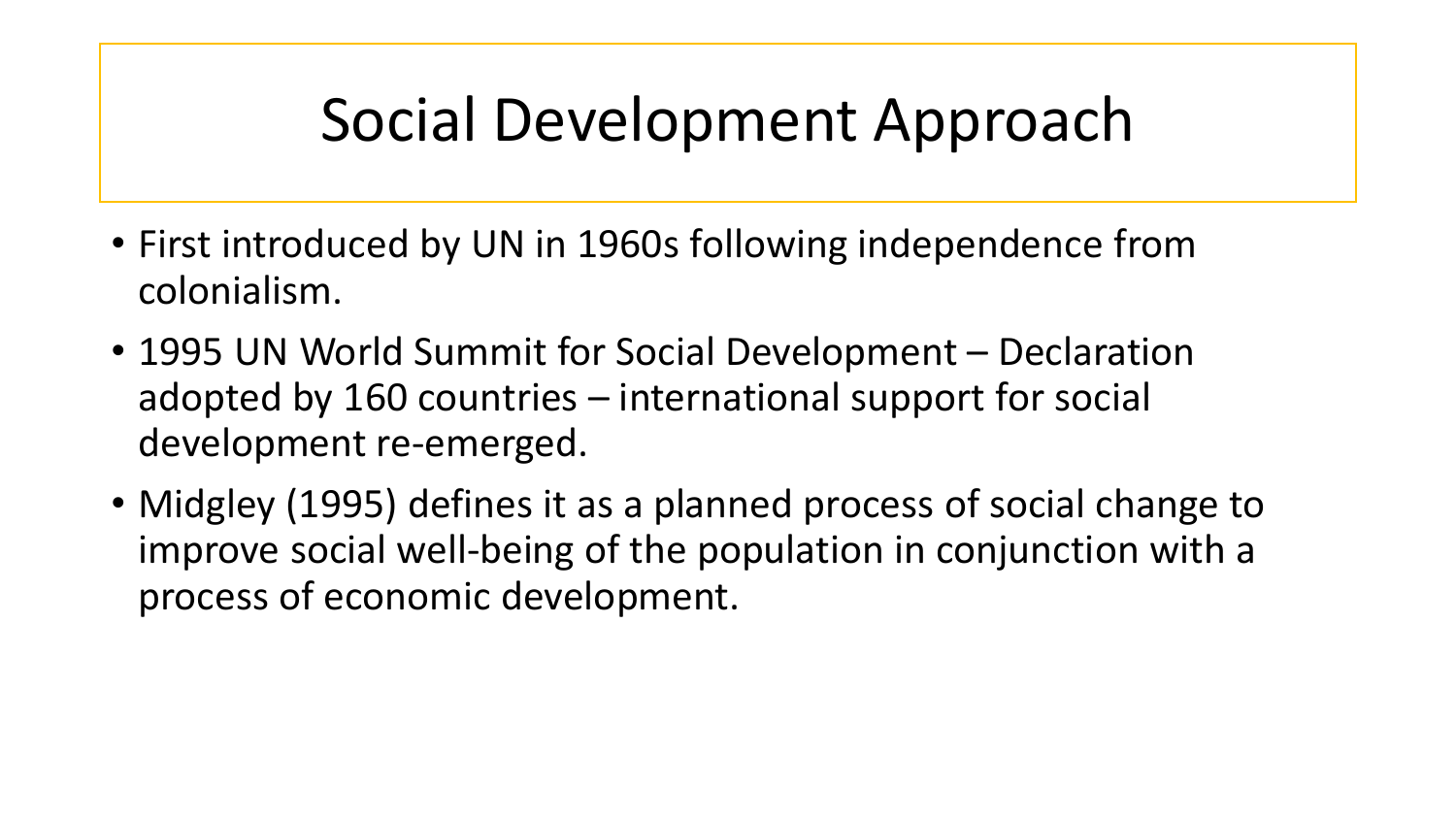**Assumption**: Social well-being is enhanced when people participate in the productive economy and in turn contribute to economic growth.

#### **Social development stresses the following:**

- $\checkmark$  Economic and social processes work hand-in-hand
- ✓Economic growth must go hand in hand with **social investments in social welfare – only in this way is there likely to be social progress**

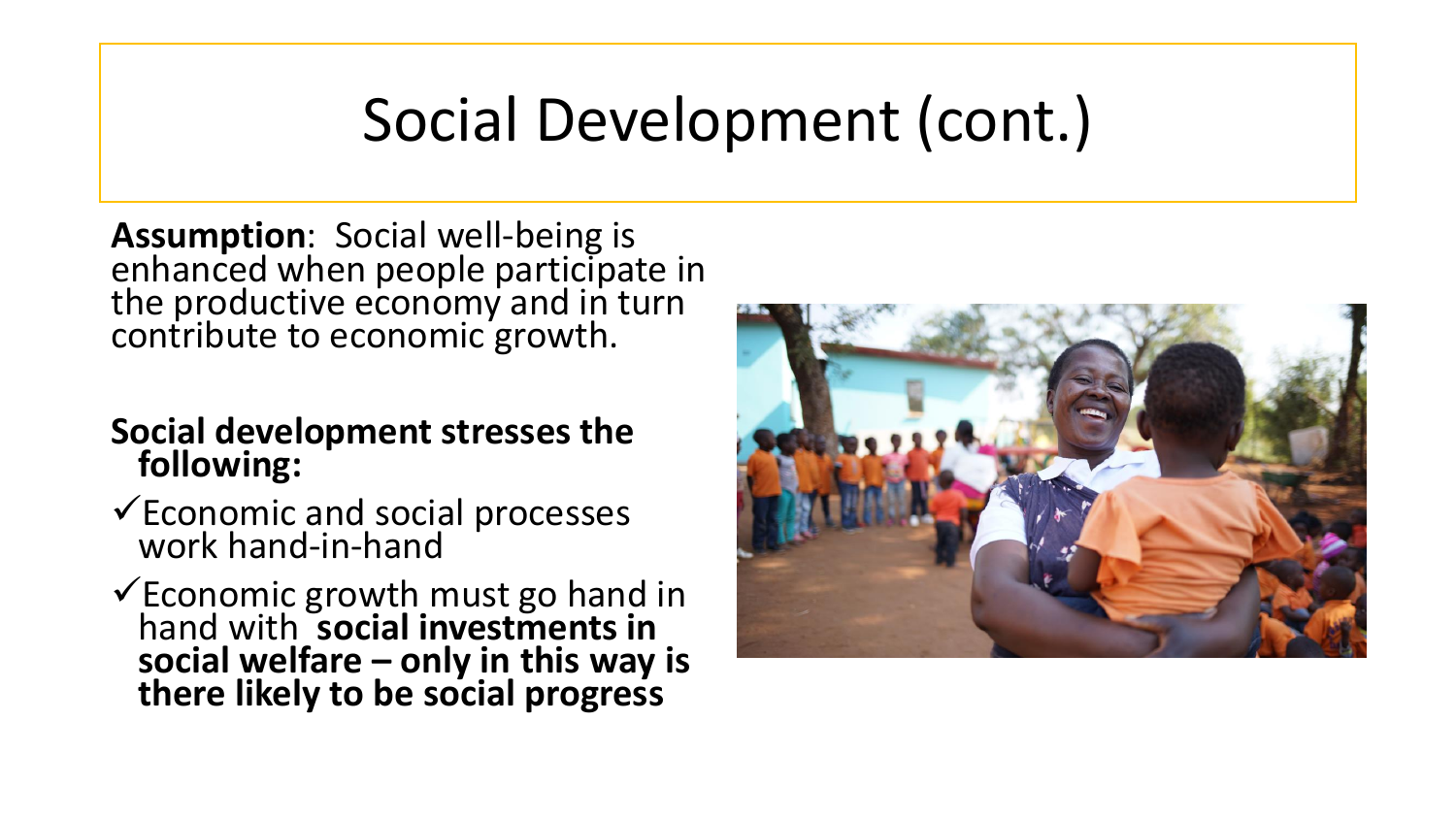- Social development can be achieved through macro social and economic policies
- South Africa's Constitution and Bill of Rights guarantees a set of **socioeconomic rights**
- **Package of social policy proposals**: social policies to promote small business development and employment through public works programmes; skills development; employment equity policies, progressive taxation policies; public health, education, housing, social security and social assistance, children's rights among others.
- These policies and laws must provide an enabling environment to promote social well-being; build human capabilities and widen people's choices.
- Strong role for government in social development is advocated.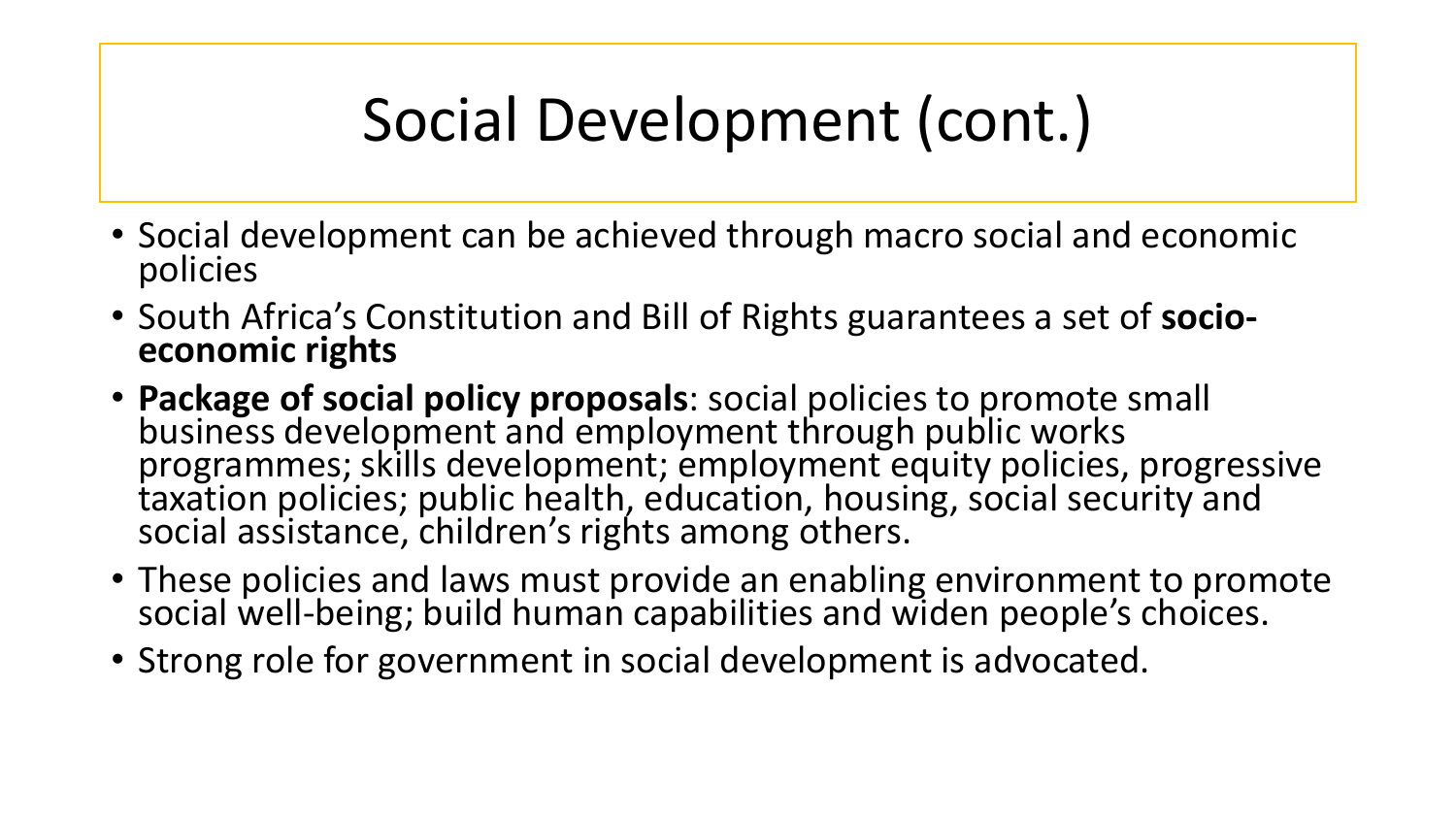- **Partnership** between government, voluntary sector, commercial sectors, individuals and families. Also known as **pluralist approach**
- **Participation of people in development programmes.**
- People and their needs are central to development efforts pro-poor and 'people-centered development' policies.
- **Holistic approach**  social, economic, cultural, political, environmental factors all play a role in understanding social conditions and in shaping interventions.
- Universal all people must benefit from social policies and welfare programmes but the **most disadvantaged must be favoured.**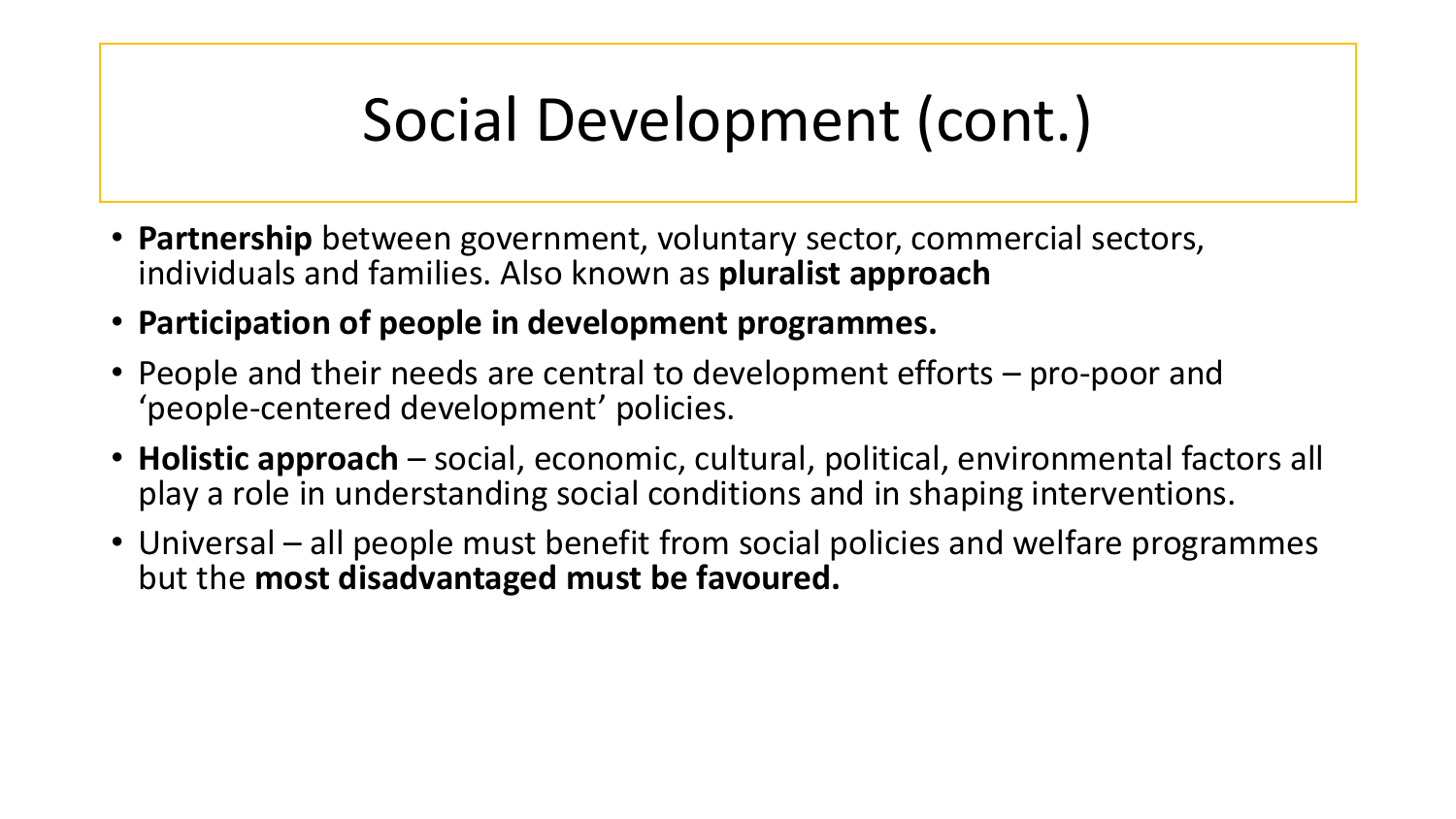Argument against social development:

 $\checkmark$  its too new an approach, its experimental.

- $\checkmark$  It is more applicable to third world conditions and is not applicable in the developed world.
- $\checkmark$  It does not challenge the capitalist system but rather maintains the status quo.
- $\checkmark$  It does not adequately speak to micro and mezzo level aspects of people's every day lives.

**Note:**

- Critique will be revisited in the next lecture
- **Sources**: Patel (2015 :28 33); Midgley (2014:41-77).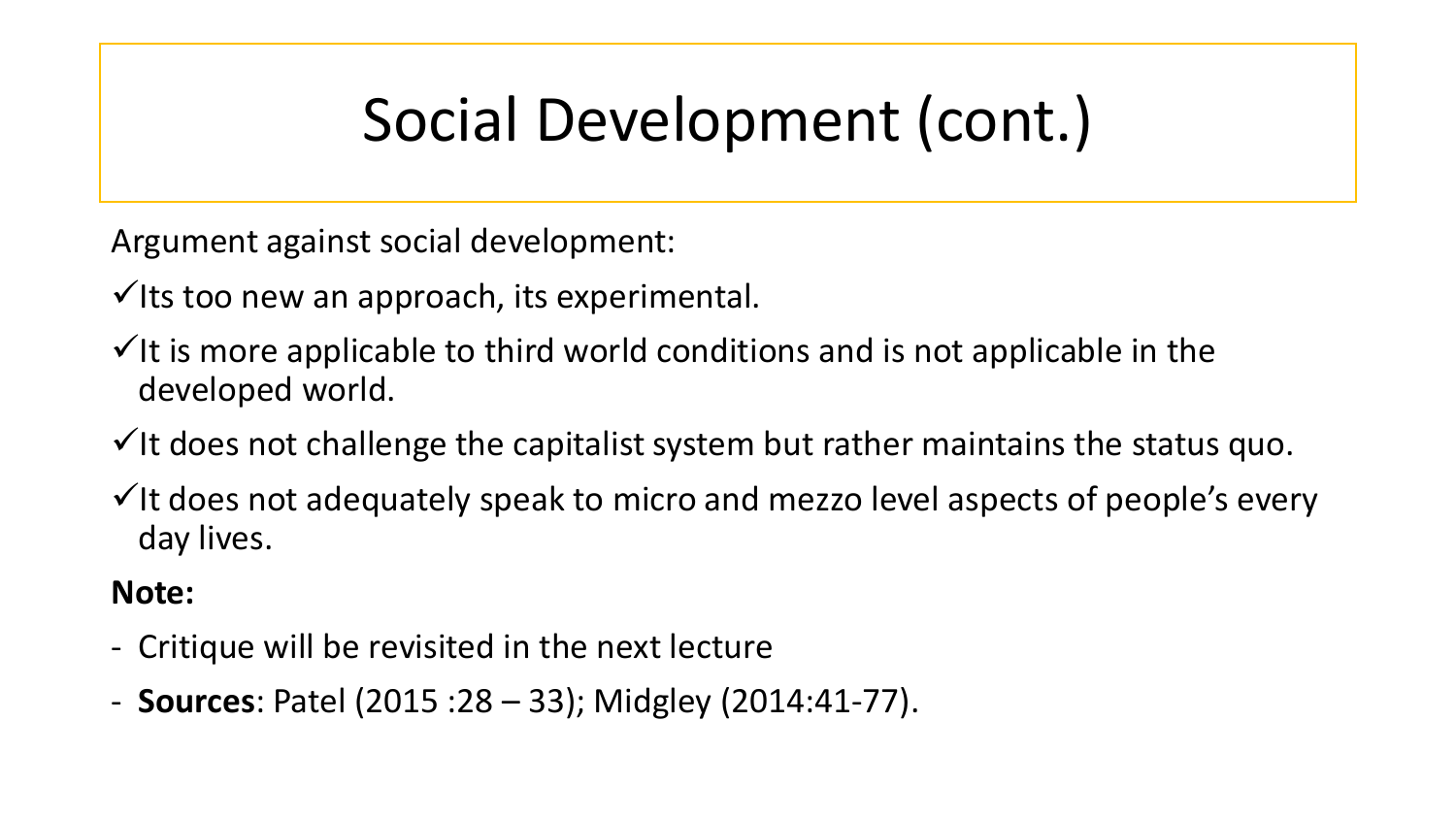# Social Investment Approach

- Europe and Latin America: a response to the dominance of neo-liberalism, its failures e.g. SAPs and new challenges and risks in the global era; demographic changes. e.g. population ageing; migration.
- Ambiguity around the approach: open different interpretations but **convergence around central ideas:**
- **Social and economic benefits** are mutually reinforcing
- emphasis is on achieving **long-term socio-economic outcomes** namely economic participation, '**productivist**' – promote productivity.
- investments are needed that produce long-term **economic and social returns in employment, income and social well-being indicators.**
- Disrupt **intergenerational cycle of poverty.**
- **Human capital investments** are most prioritized e.g. education and training; health, early childhood development etc.
- **Source**: Patel (2015 :23,25).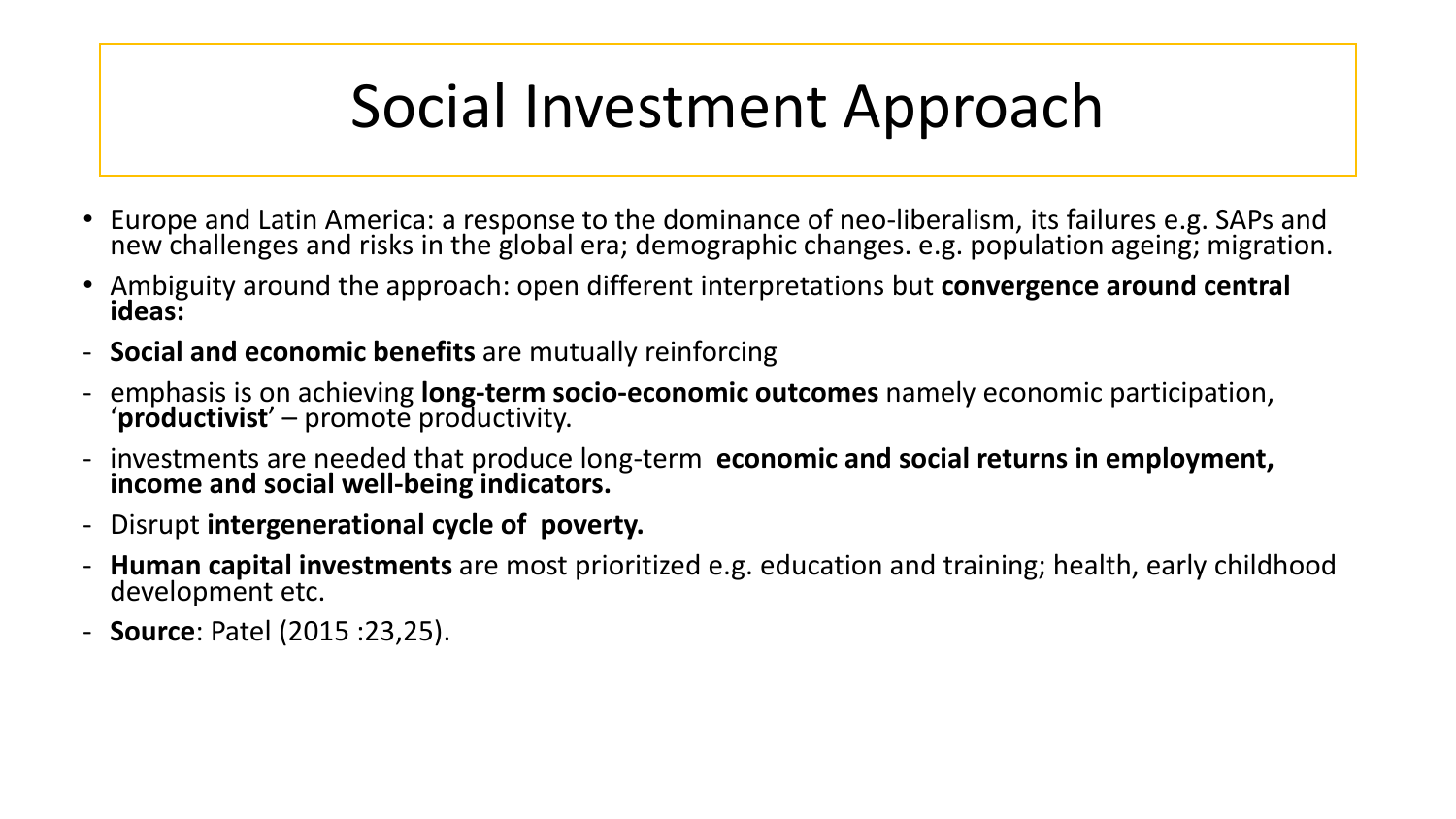# Social Investment (cont.)

- Reconciling productive and reproductive activity
- Work (active labour market) and family policies
- This gives the approach a more future oriented, long-term and preventative and promotive orientation e.g. early childhood education.
- Investments in early stages in the life course – greater productive returns.
- Positive role for the state although proponents acknowledge contribution of the market.

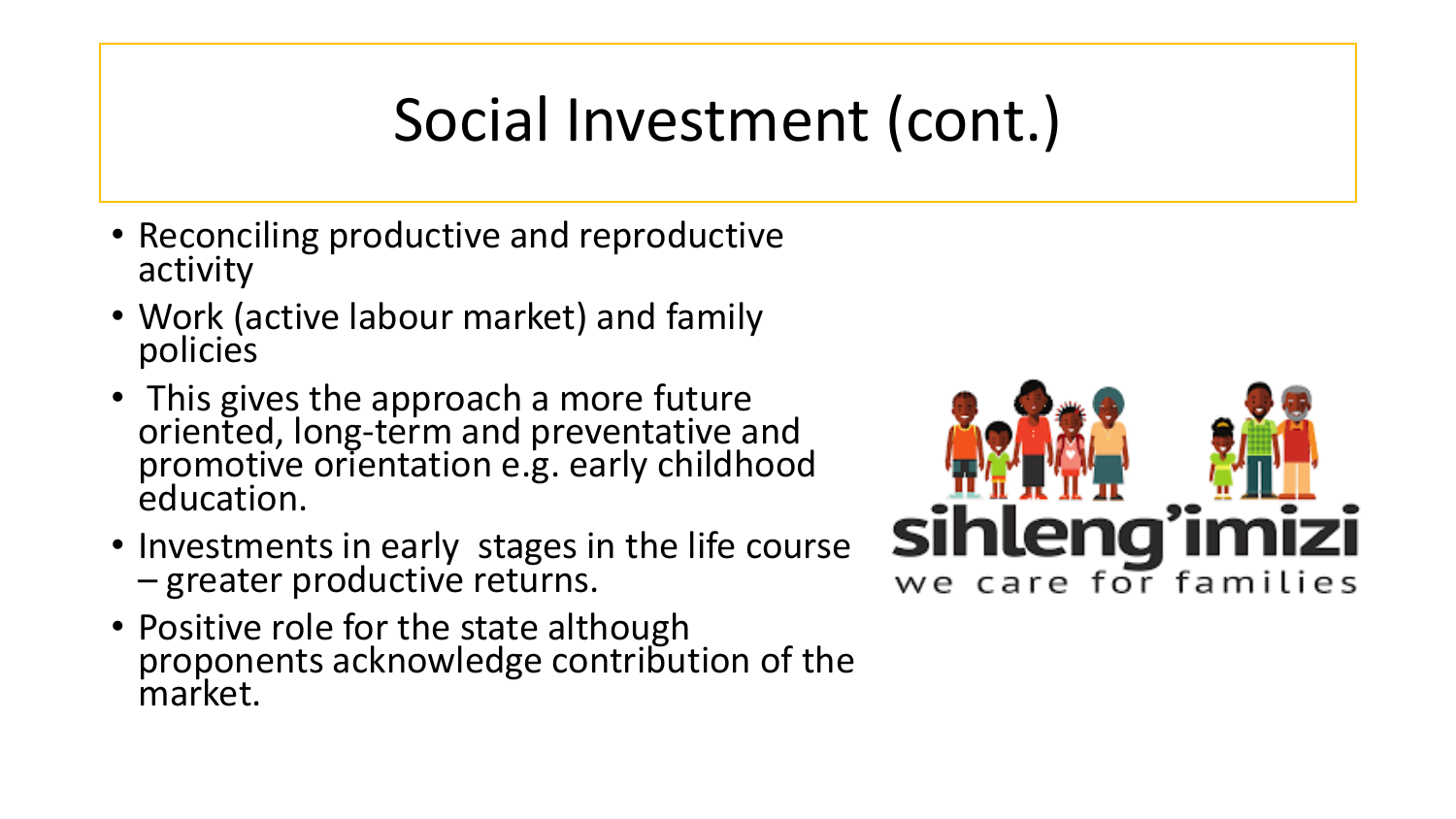#### Social Development Practice Approach *James Midgley*

- Investment in Skills and Knowledge: The Role of Human Capital
- Social Capital, Communities and Social Development Historical dimensions.
- Promoting Decent Work and Employment: Policies and Investments
- Microenterprise, Microfinance and Social Development
- Assets and Social Development
- Social Protection and Social Development Strategy
- Social Planning, Rights and Social Development

**Source**: Midgley (2014)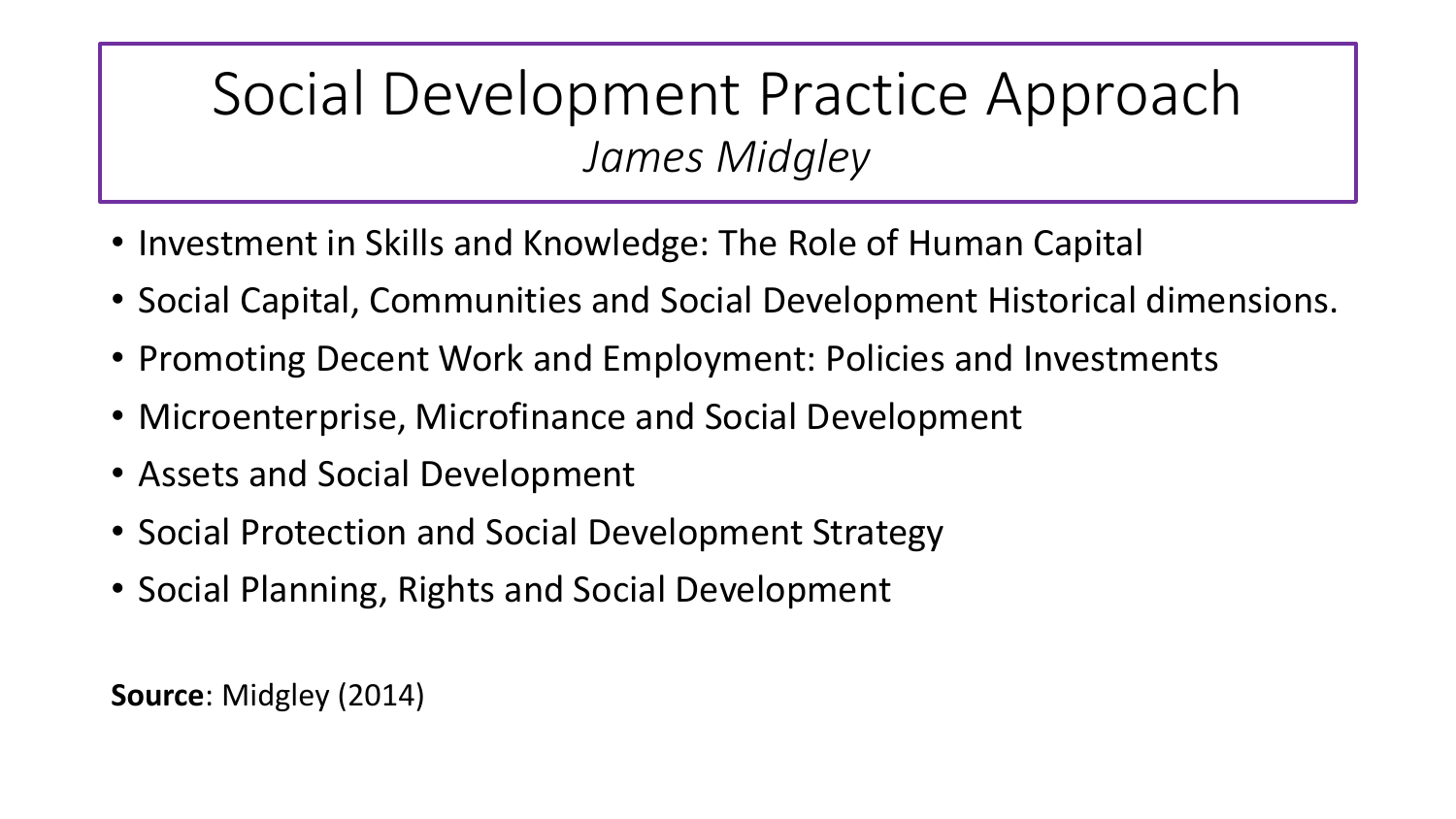# The Child Support Grant – A Case Study

Read the case study (see hand out).

Discuss the case of the evolution of the CSG with reference to the following questions:

- 1. What contextual factors facilitated the evolution of the CSG?
- 2. What role did different social actors play in this process?
- 3. Identify the rationale and goals of the policy.
- 4. What are the distinguishing design features of the CSG?
- 5. What factors favoured the expansion of the CSG?
- 6. How have the impacts of the CSG been assessed?

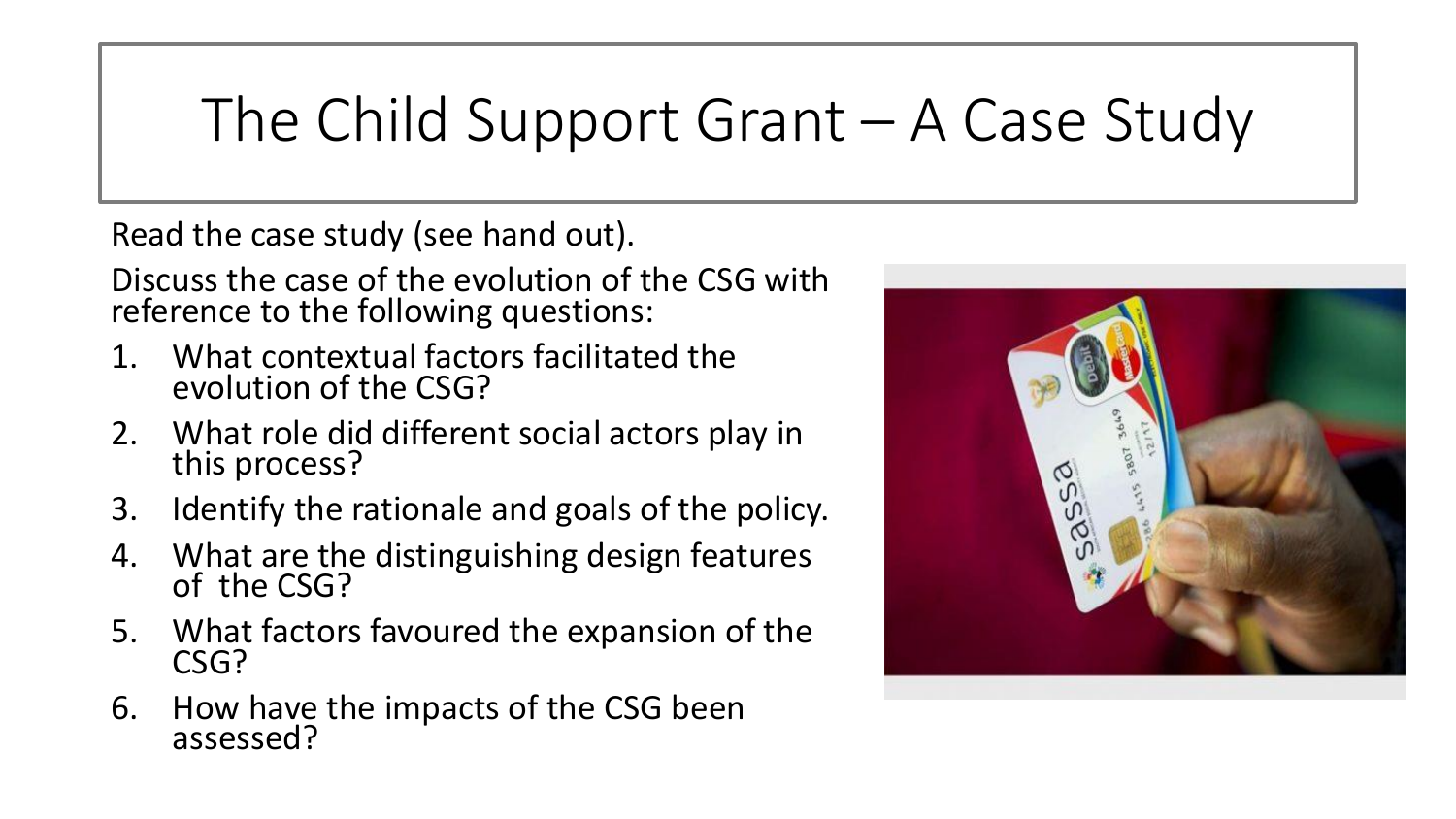## Lecture References

Esping- Anderson, G.(1999). *Social Foundations of Post-industrial Economies*. New York: Oxford University Press.

Gough, I. and Wood G. (2004). *Insecurity and Welfare Regimes in Asia, Africa and Latin America. Social Policy in Development Contexts.* (Cambridge: Cambridge University Press.

Habib, A. & Maharaj. B. (eds). (2008). *Giving & Solidarity. Resource Flows for Poverty Alleviation and Development in South Africa*. Cape Town: HSRC Press. Retrieved from source <https://www.hsrcpress.ac.za/books/giving-and-solidarity>

Haggard, S & Kaufman, R.R. (2008). *Development, Democracy, and Welfare States Latin America, East Asia, and Eastern Europe*. Princeton, USA: Princeton University Press

Midgley, J. (2014).*Social Development Theory & Practice*. Los Angeles: Sage

Midgley, J. (1995). *Social Development: The Developmental Perspective in Social Welfare*. London, Thousand Oaks, CA and New Delhi: Sage